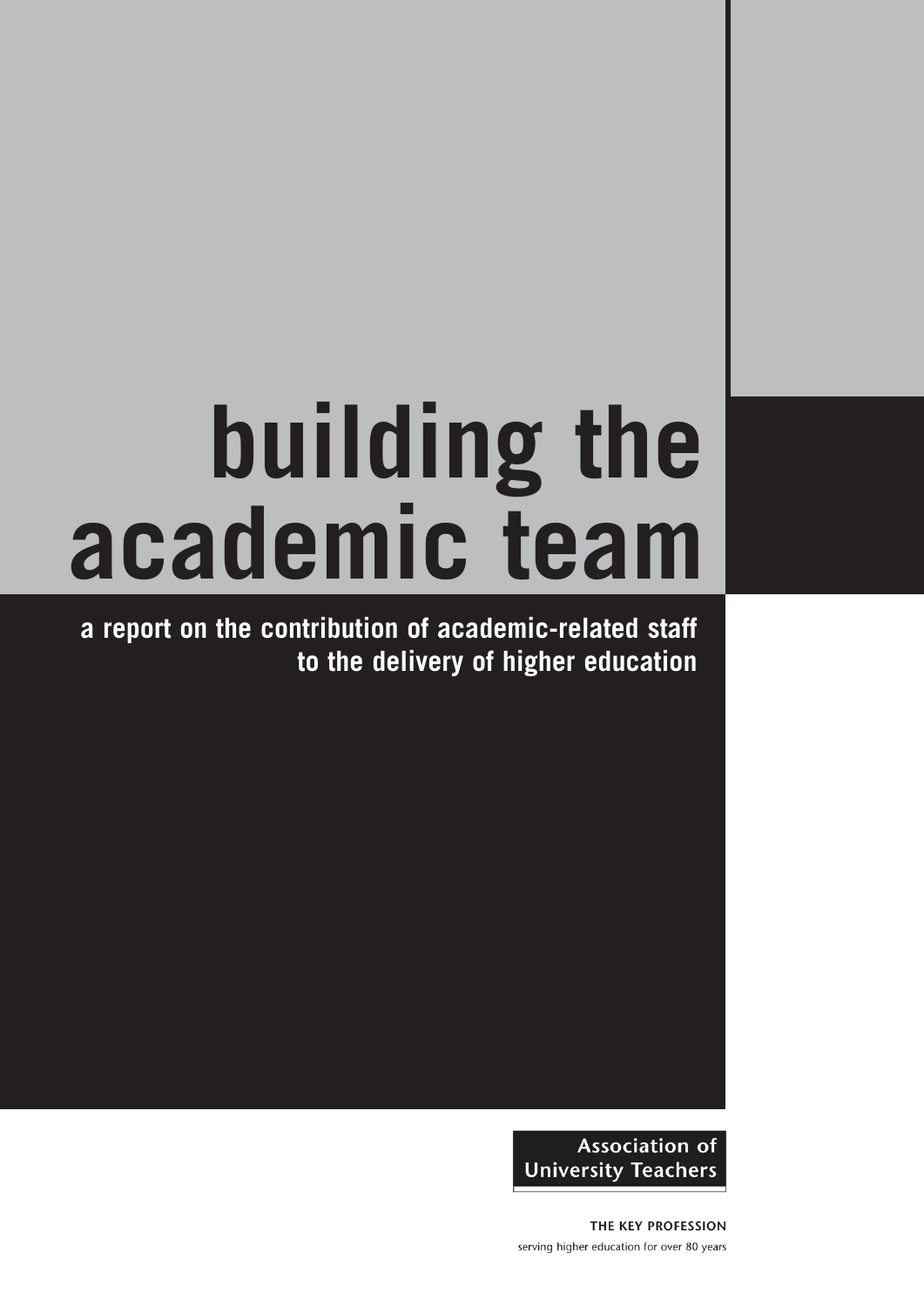### **foreword**

The Association of University Teachers represents academic and academic-related staff across the whole of UK higher education. For us, these two staff groups are indispensable and equal partners in the higher education professional team.

In the pre-1992 universities, this partnership is reflected in common pay determination arrangements and a common pay spine. The maintenance of this link is non-negotiable, and we seek the elimination of remaining unjustified distinctions between grades and conditions.

The association also seeks the harmonisation of employment structures across the old binary divide. This would establish an equivalent academic/academic-related partnership in the post-1992 institutions.

'Building the Academic Team' is a powerful statement of the case for 'the link'.

It is not simply a question of basic trade union interests, though clearly the separation of over 40,000 academic-related staff from 130,000 academics would weaken the interests of both.

It is, just as much, a question of ensuring that we have employment structures in place which reflect the realities of how higher education is delivered – arrangements which are robust and flexible enough to cope with the challenges of the future.

It is also a question of ensuring that higher education is managed and delivered in a spirit of teamwork and collegiality, not elitism and managerialism.

All of this requires the building of the academic team.

This report provides us with the ammunition we need to argue our case. It is dedicated to the memory of our late President, David Green, who died so tragically in September 2000. David's plea for teamwork, not elitism, is referred to on page 19. That is the central message of this report.

**Alan Carr** Acting President

#### **ASSOCIATION OF UNIVERSITY TEACHERS**

Egmont House 25–31 Tavistock Place London WC1H 9UT Tel: 020 7670 9700 Fax: 020 7670 9799 E-mail: hq@aut.org.uk Web site: http://www.aut.org.uk

#### **AUTHOR**

Stephen Court, AUT Senior Research Officer

#### **ACKNOWLEDGMENTS**

The author would like to thank all those who responded to the questionnaires

January 2001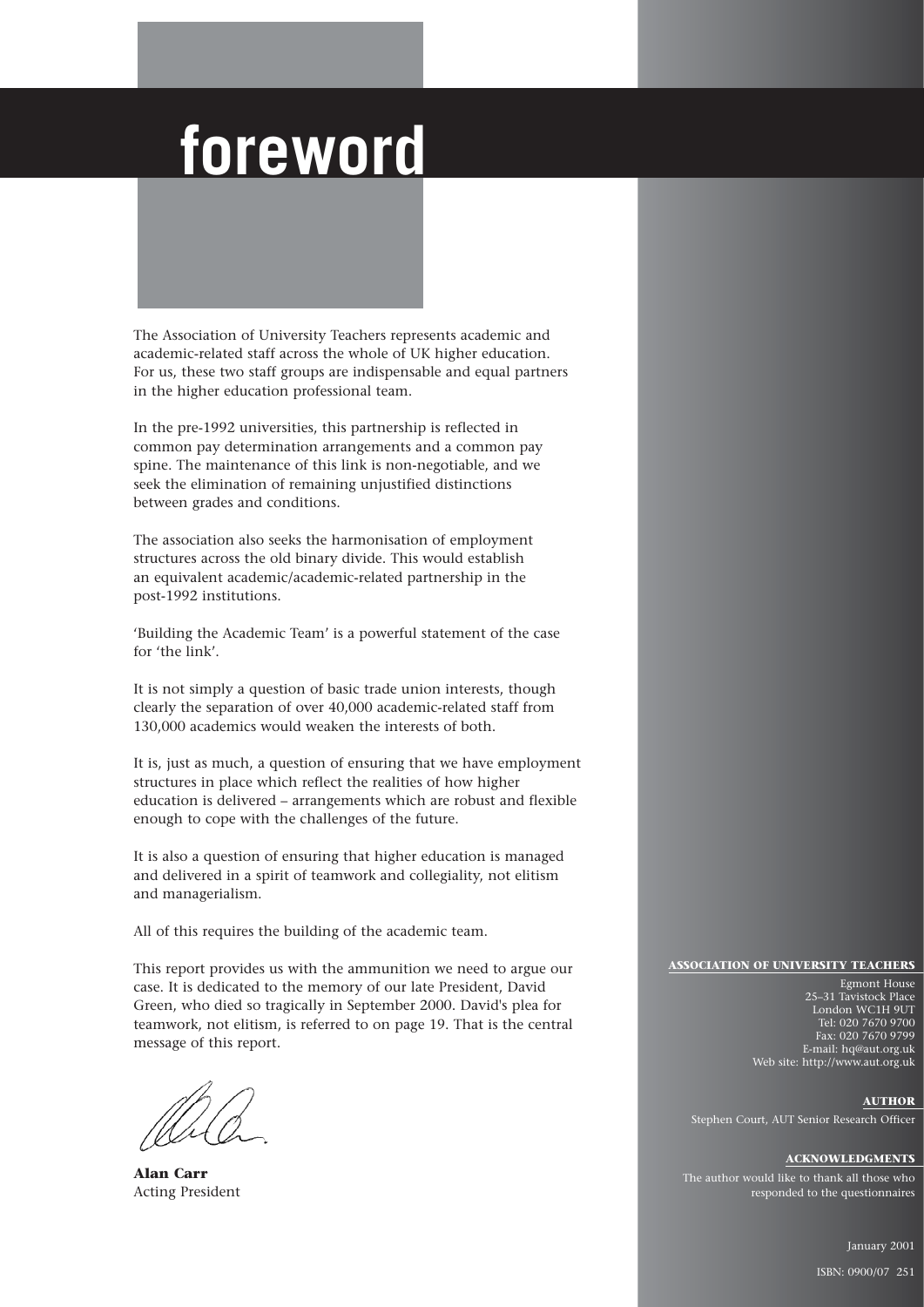### **summary**

The delivery of higher education is changing. Academic-related staff – principally administrators, computer staff and librarians – are increasingly involved alongside academic staff in making a direct contribution to the provision of higher education.

This change is occurring against a backdrop of huge increases in student numbers, the doubling of student:staff ratios, and the widespread use of information and communications technology (ICT) in teaching and research. These factors are altering the way higher education is provided, and providing opportunities for academic-related staff to develop and expand their role.

The purpose of this report is to describe these changes. The principal focus is on the contribution of academic-related staff to teaching and learning, rather than research, although academic-related staff – particularly those involved in ICT – are also increasingly involved in the undertaking of research.

Approximately one in seven employees in UK higher education can be described as academic-related. There is strong evidence that, as with academic staff, the labour market for academic-related staff is national, and even international.

The main areas of contribution to higher education by academic-related staff described in this report concern:

- ◗ teaching
- ◗ conducting tutorials
- ◗ training in education related skills
- ◗ preparation of learning materials
- ◗ learning support for students
- ◗ implementation of policies and strategies in teaching and learning
- ◗ support for ICT-based study
- ◗ integrating learning technology into academic provision
- ◗ participation in quality assurance.

As this document demonstrates, the growing role of academic-related staff in teaching and learning is recognised by academic staff.

This report has implications for the employment and professional development of academic-related staff. Employment structures should acknowledge that higher education is increasingly provided on a team basis. Academic-related staff should be viewed as partners with academic staff in providing higher education, and their pay and grading should reflect this. Academic-related staff should be encouraged to take part in professional development alongside academic staff. Pathways to accreditation should recognise the contribution made by academic-related staff to learning and teaching.

**1**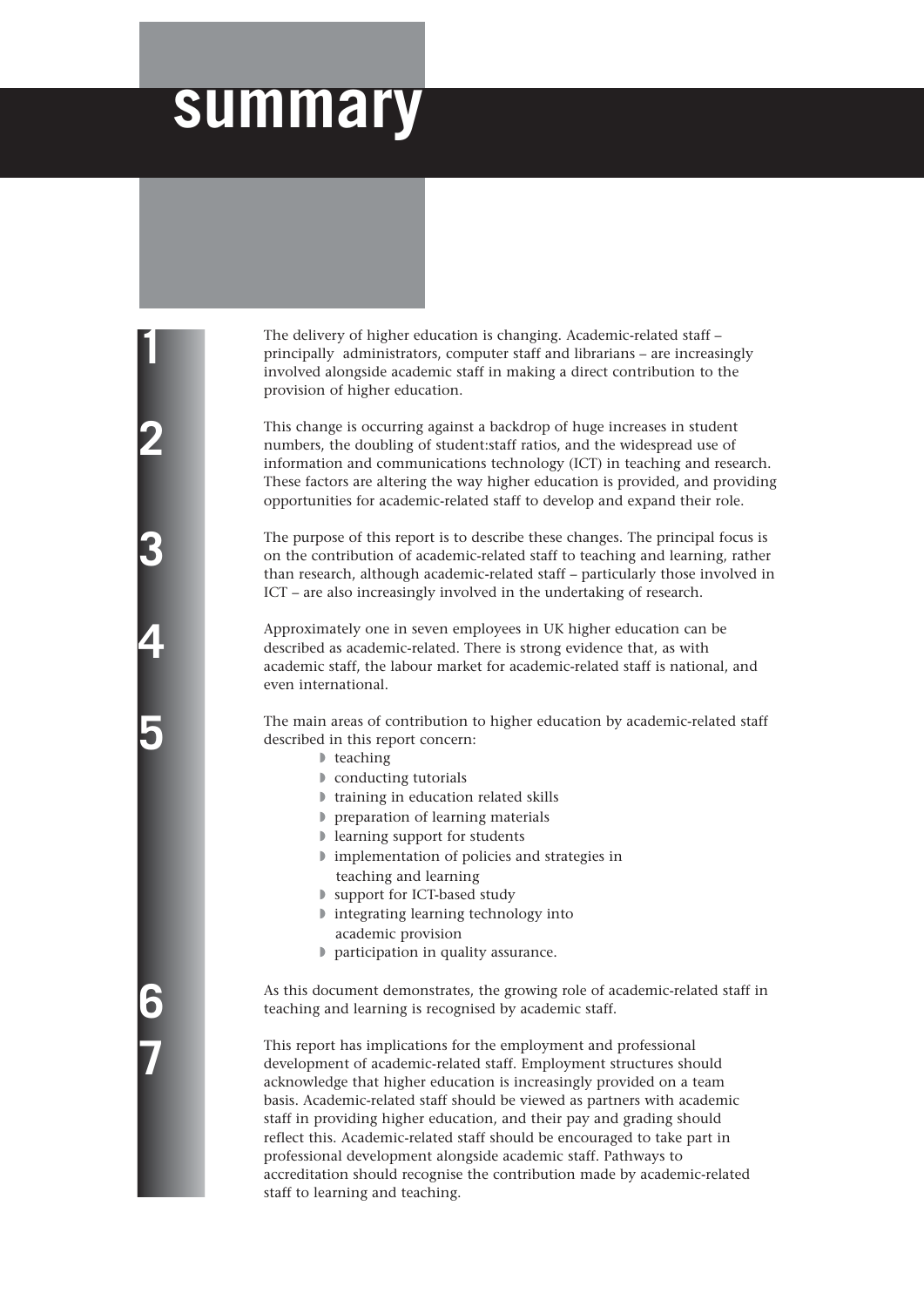## **contents**

| (1)  |                                                         | <b>Introduction</b>                         | 4  |  |  |  |  |  |  |  |
|------|---------------------------------------------------------|---------------------------------------------|----|--|--|--|--|--|--|--|
| (2)  | <b>Facts and figures</b>                                |                                             |    |  |  |  |  |  |  |  |
| (3)  | The Dearing report                                      |                                             |    |  |  |  |  |  |  |  |
| (4)  | The Bett report                                         |                                             |    |  |  |  |  |  |  |  |
| (5)  | The labour market                                       |                                             |    |  |  |  |  |  |  |  |
| (6)  | Direct contribution to student learning                 |                                             |    |  |  |  |  |  |  |  |
|      | <b>Administrative staff</b><br>6.1                      |                                             |    |  |  |  |  |  |  |  |
|      |                                                         | 6.2 Computer staff                          | 10 |  |  |  |  |  |  |  |
|      |                                                         | 6.3 Library staff                           | 13 |  |  |  |  |  |  |  |
|      |                                                         | 6.4 Other-related staff                     |    |  |  |  |  |  |  |  |
|      |                                                         | (7) The academics' viewpoint                | 19 |  |  |  |  |  |  |  |
|      | 7.1                                                     | <b>Administrative staff</b>                 |    |  |  |  |  |  |  |  |
|      |                                                         | 7.2 Computer staff                          |    |  |  |  |  |  |  |  |
|      |                                                         | 7.3 Library staff                           |    |  |  |  |  |  |  |  |
|      |                                                         | 7.4 Other-related staff                     |    |  |  |  |  |  |  |  |
|      |                                                         | 7.5 General contributions                   |    |  |  |  |  |  |  |  |
|      | 7.6<br><b>Changes in role of academic-related staff</b> |                                             |    |  |  |  |  |  |  |  |
| (8)  |                                                         | <b>Conclusion</b>                           | 24 |  |  |  |  |  |  |  |
|      | 8.1                                                     | The employment of academic-related staff    |    |  |  |  |  |  |  |  |
|      | 8.2                                                     | The accreditation of academic-related staff |    |  |  |  |  |  |  |  |
|      |                                                         | 8.3 Parallel accreditation                  |    |  |  |  |  |  |  |  |
| (9)  |                                                         | <b>Appendices</b>                           | 26 |  |  |  |  |  |  |  |
|      |                                                         | Appendix 1: Workshop questionnaire          | 26 |  |  |  |  |  |  |  |
|      |                                                         | Appendix 2: E-mail questionnaire            | 28 |  |  |  |  |  |  |  |
|      |                                                         | Appendix 3: The labour market for academic- | 29 |  |  |  |  |  |  |  |
|      |                                                         | related staff in UK higher education        |    |  |  |  |  |  |  |  |
| (10) |                                                         | <b>Bibliography</b>                         | 33 |  |  |  |  |  |  |  |
| (11) | <b>Salary scales</b>                                    |                                             |    |  |  |  |  |  |  |  |
|      | <b>Pre-92</b>                                           |                                             |    |  |  |  |  |  |  |  |
|      | <b>Post-92</b>                                          |                                             |    |  |  |  |  |  |  |  |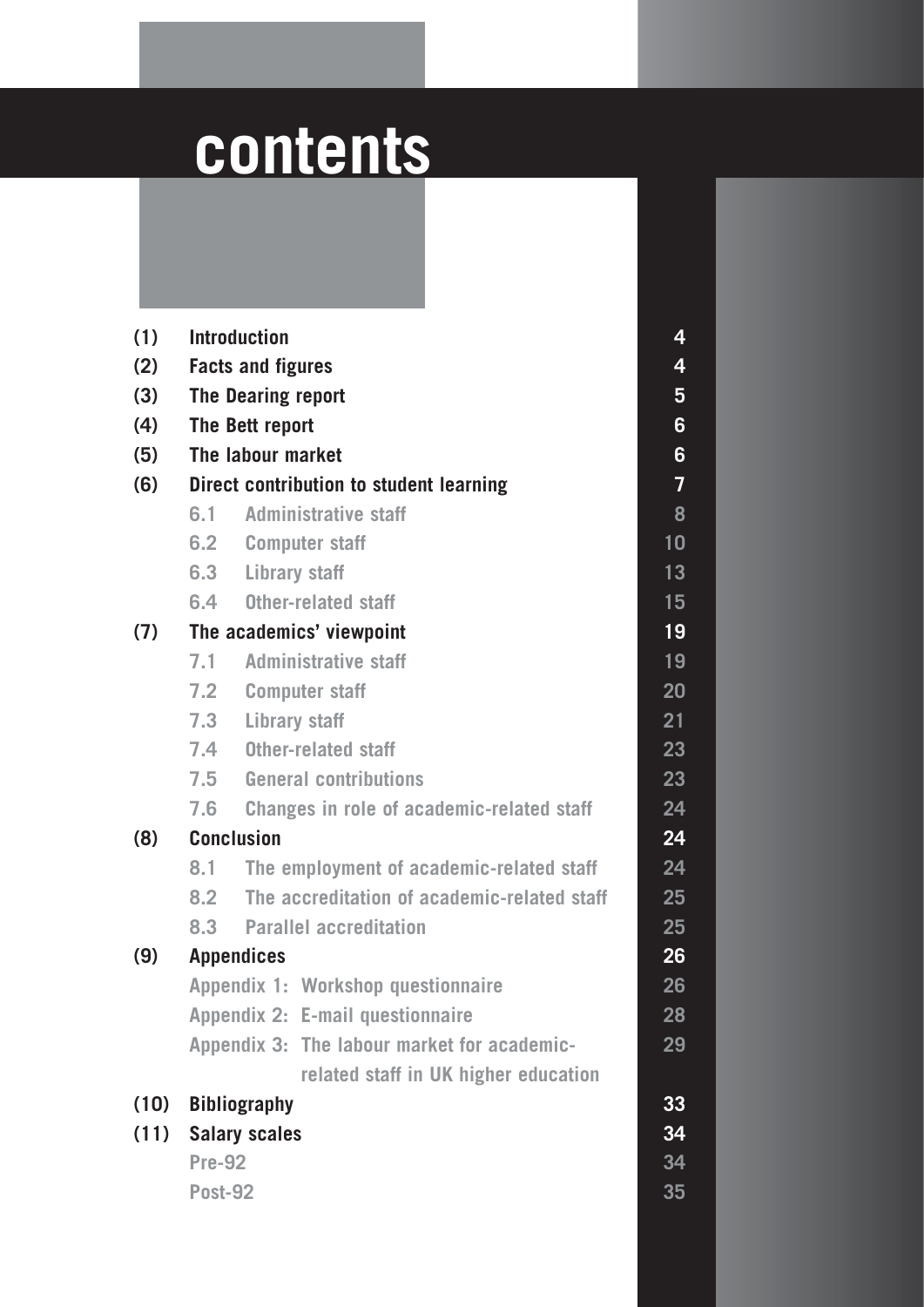#### **(1) Introduction**

This report provides evidence of the growing involvement of academic-related staff in teaching and learning in higher education. The main evidence contains information about the personal experience of academic-related staff of direct contribution to the delivery of higher education *(section 6)*, and the perspectives of academic staff on this development *(section 7)*. There is also evidence concerning the nature of the labour market for academic-related staff *(see section 5 and Appendix 3)*. This evidence is set in the context of the most significant investigations into higher education in the past decade – the Dearing and Bett reports.

Academic-related staff are normally expected to be graduates. They include administrators, computer staff, librarians, managers, language tutors, laboratory demonstrators and experimental officers. While these roles have traditionally been seen as supporting academic work, the evidence in this report indicates increasing involvement of academic-related staff in direct contribution to learning and teaching; hence the title *Building the Academic Team*.

It should be noted at the outset that many academicrelated staff play a significant role in the running of a university, including its research function, without direct involvement in the processes of learning and teaching. But in the context of the recommendations of the Bett report *(see section 4)*, it was felt important to investigate the direct contribution of academicrelated staff to student learning, and ways in which that role might be changing.

*NB: In this report, comments from respondents to the questionnaire are indented and in italics.*

#### **(2) Facts and figures**

There were 300,000 staff employed in higher

education institutions in the UK in  $1998<sup>1</sup>$ . Nearly half of these were academic, research, and senior staff. The other half of the workforce comprised academicrelated, clerical, technical, and manual staff.

The Bett report estimated there were 20,700 academic-related staff in the pre-92 ('old') university sector in  $1998^2$  – about 7% of the higher education workforce. Of these, one-third were employed on fixed-term contracts; 15% worked part-time; 48% were female. More than 90% were employed on the six nationally determined pay grades *(see section 11 for salary scales)*. The report did not indicate the distribution of academic-related staff according to their professional specialism.

These employees were either on the national pay scale for administrative, library and computer staff (ALC), or on the 'other-related' scale, for academic-related staff whose work falls outside the ALC areas, such as language tutors and experimental officers. There were slightly under 2,000 academic-related staff on local rates of pay in pre-92 universities. In addition, the report identified a separate, and very small, employment scale for computer operators in the pre-92 sector, numbering 277 staff, whose average fulltime salary of £14,000 was well below the average for ALC staff (£25,000).

In the post-92 ('new') university sector and the Scottish Conference institutions, administrators, librarians, computer and other-related staff are chiefly employed on the APT&C (Administrative, Professional, Technical and Clerical) staff pay scale. On the basis of the study for the Bett report of relative 'job sizes', APT&C scales 5 and 6 and the officer grades were considered to be on a par with academicrelated staff in the pre-92 universities<sup>3</sup>. These more senior employees comprised 40% (approximately 14,000) of the APT&C total of 36,000 staff.

There were also 10,000 APT&C staff employed on local pay rates, of whom an estimated 4,000 were academic-related. Across the entire higher education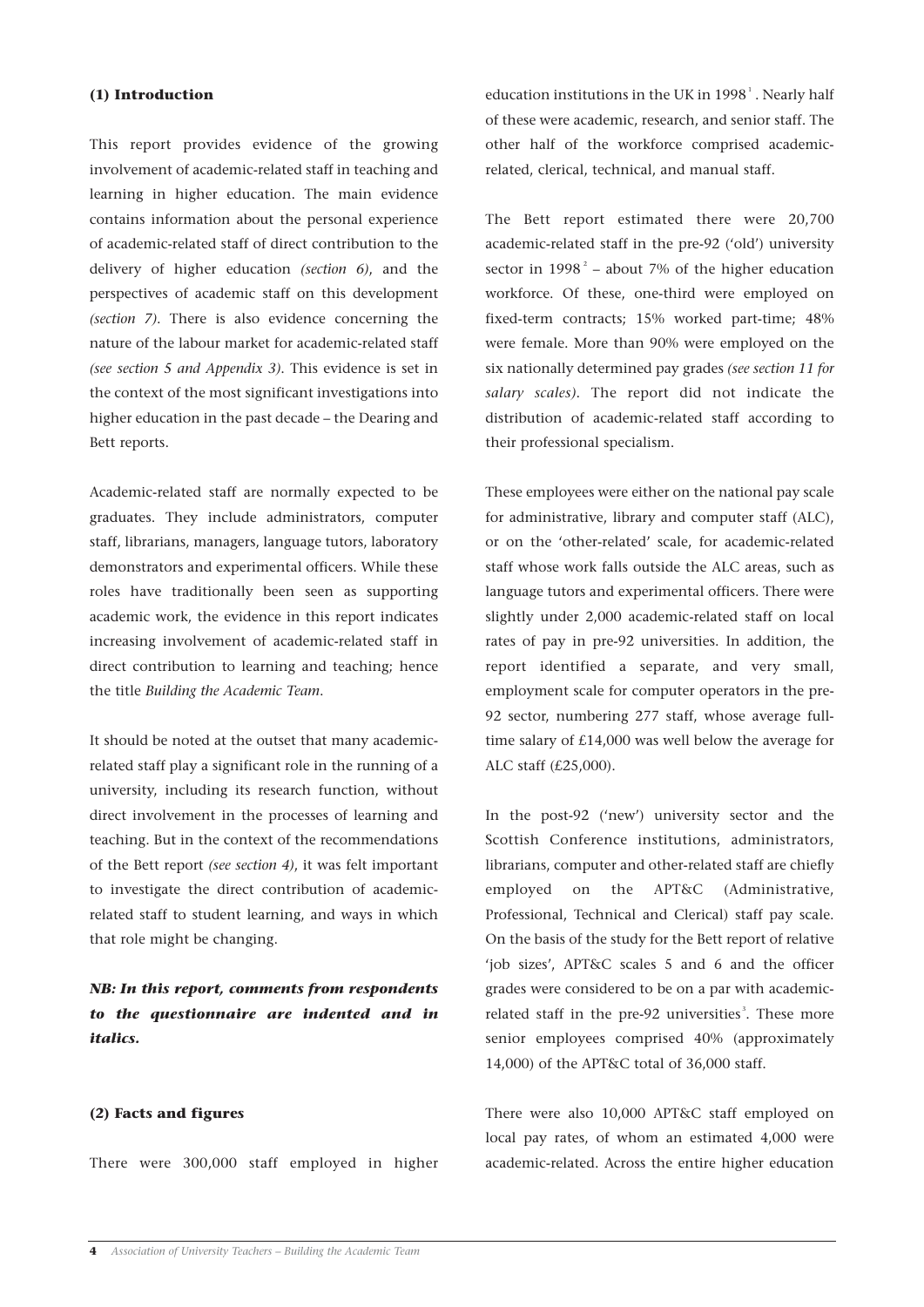sector, there were approximately 41,000 academicrelated staff, or 14% of the entire workforce.

\_\_\_\_\_\_\_\_\_\_\_\_\_\_\_\_\_\_\_\_\_\_\_\_\_\_\_\_\_\_\_\_\_\_\_\_\_\_\_\_\_\_\_\_\_\_\_\_\_

 $^2$  Op cit, D31.

 $3$  Op cit, p46.

#### **(3) The Dearing report**

The report of the National Committee of Inquiry into Higher Education (NCIHE), chaired by Lord Dearing and published in 1997, viewed academic and academic-related staff in a broad category of university professionals, a view in keeping with the AUT's main recent statement on employment policy, *Promoting Professionalism* (see below).

The Dearing report believed career opportunities for non-academic staff in higher education were widening, with a potential overlap with academic staff. 'Administrative and support staff report a growing involvement in learning and teaching functions' *(NCIHE, para 14.10)*. The report considered that there would be 'erosion of historic staff categories and pay structures and also of the distinction between academic and support staff' *(para. 14.12)*.

The report quotes the Association for Learning Technology saying: 'In circumstances where communications and information technology has changed the nature of learning and teaching, there is a need to review and redefine the roles of academic staff and support staff within higher education institutions' *(para. 14.14)*. Distinctions between staff groups will become 'increasingly irrelevant as staff move across functions', with an emphasis on teams of staff from across an institution.

The message of Dearing is that academic staff are an important, but not uniquely distinctive, staff group in higher education. There is, and will increasingly be, a degree of overlap between what academic and academic-related staff do. The implementation of the

changes recommended by the Dearing report has itself led to the formation of new teams of academic and academic-related staff in higher education institutions to develop, implement and deliver learning and teaching strategies focusing on the promotion of students' learning *(Recommendation 8)* and a range of specific initiatives.

These initiatives include a review of programmes of study *(Recommendation 16)*, the creation of programme specifications to make learning outcomes more explicit *(Recommendation 21)*, the establishment of a national qualifications framework *(Recommendation 25)* and the development of a progress file for students *(Recommendation 20)*.

To take the example of progress files, their development has involved academics, students, administrators, careers advisors, systems analysts, staff development specialists, and other staff. A national advisory group covering these staff is being established and every higher education institution will need to establish a similar team at local level. Change within higher education increasingly requires the formation of these teams, embracing all kinds of academic and academic-related staff.

This picture is consistent with the direction envisaged in the AUT's policy document *Promoting Professionalism*, which proposed a main higher education professional career grade including academic and academic-related staff, with flexible career patterns enabling staff to move from one specialism to another during their career. 'It is increasingly common for boundaries to be crossed both within the academic-related area and between academic-related and academic work… It is clear that this is part of a more general process of integration of higher education professional roles which should be reflected in salary and grading structures' *(AUT, pp. 10–11)*.

<sup>1</sup> Sir Michael Bett (1999), *Independent Review of Higher Education Pay and Conditions*, London: The Stationery Office, D5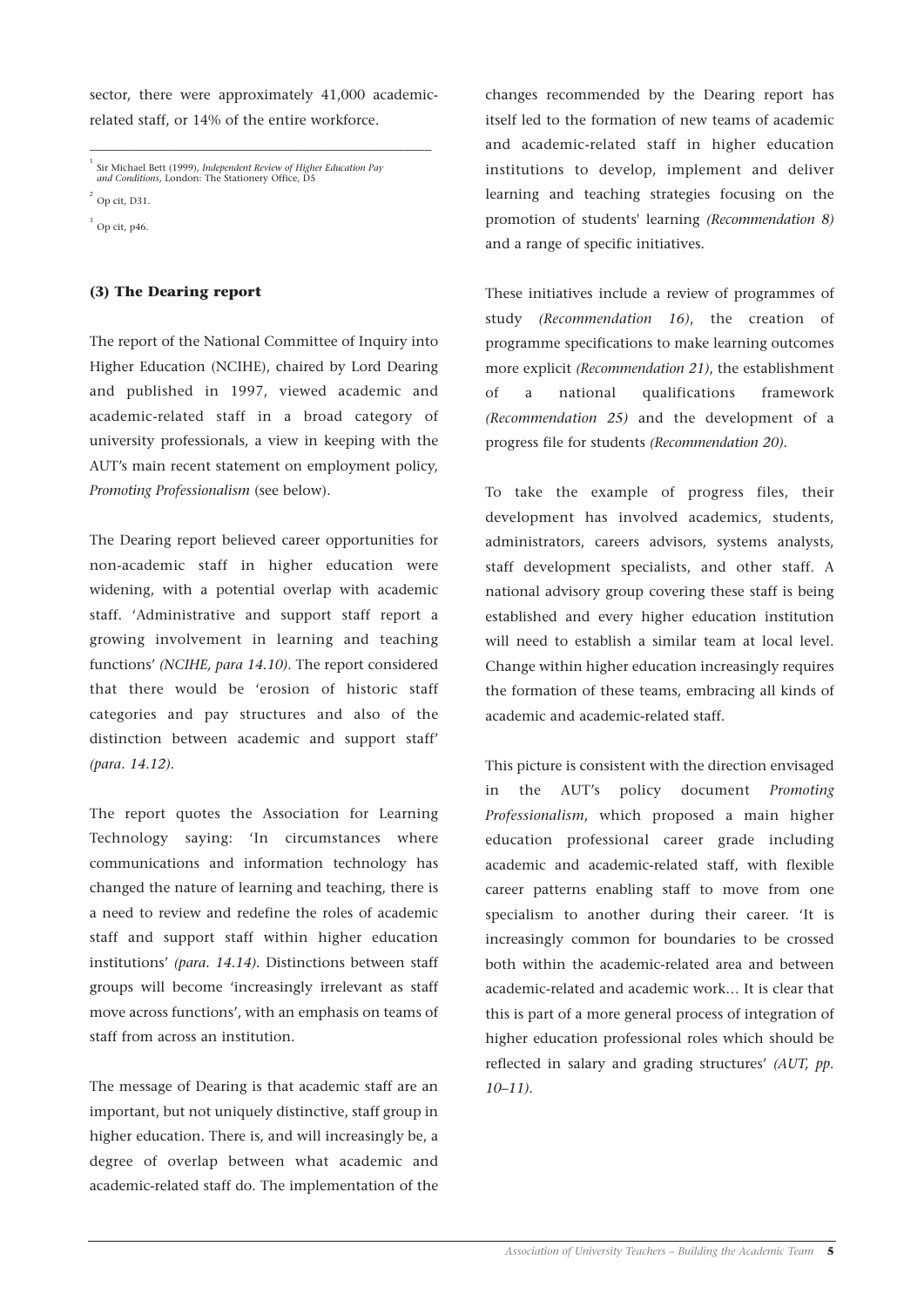#### **(4) The Bett report**

The report in 1999 of the Independent Review of Higher Education Pay and Conditions, chaired by Sir Michael Bett, proposed a national framework for determining the pay and conditions of staff in higher education, with separate pay spines, or sub-Councils, for academic and 'non-academic' staff.

Bett, who considered that academic-related staff were recruited in a local labour market, made it clear that the academic-related grades in the pre-92 universities, and staff with equivalent jobs on the Administrative, Professional, Technical and Clerical grades in the post-92 institutions, should be included in the nonacademic sub-Council.

The report proposed that more senior academicrelated staff, such as grades 3–6 and technicians H & I in the pre-92 sector, and APT&C PO grade staff in the post-92 sector, should be linked with the academic staff pay scale through a benchmarking process worked out on the basis of job evaluation. The report made the following suggestions about how staff might be assigned to the different sub-Councils:

'The precise division of interests between the two sub-Councils will be a matter for negotiation between the parties. We believe that a significant consideration will be differences between those sorts of staff normally recruited in national (or even international) labour markets, and those normally recruited in local labour markets. It will also be important to consider likely future developments in staff roles and not to rest decisions simply on the anomalous allocation of staff between present bargaining groups. Eligibility for membership of the new Institute for Learning and Teaching may offer an appropriate distinguishing characteristic; but as the detail of that is still being developed it might be more practicable to start by limiting coverage of the Academic sub-Council to teachers, researchers, and others whose primary function is to contribute directly to student learning. The focus should be on the interests of staff groups

across the HE sector, and the historical divisions between trade union memberships do not provide a readily helpful model: until these are rationalised (perhaps with the help of the TUC), at least one union will need to be represented on both sub-Councils.' *(para. 90)*

This AUT report provides evidence that academicrelated staff are recruited in a national, rather than local, labour market, and that many academic- related staff contribute directly to student learning (and are potentially eligible for membership of the Institute for Learning and Teaching).

It is significant that another section of the Bett report said: 'The partitioning of staff for pay purposes can inhibit the development of roles which cut across the traditional preserves of two or more staff groups' *(para. 111)*. Those words could very well be applied to Bett's proposal to separate academic and academicrelated staff in the two sub-Councils, and to separate junior academic-related staff from senior colleagues through the benchmarking process.

*The team spirit will be destroyed if the link between academic and academic-related staff is broken.* **Student Finance Officer**

At the time of writing, the parties involved in the 'post-Bett' negotiations on the future framework for employment in higher education had agreed that sub-Council membership should be on the basis of existing contracts. As a result, academic-related staff in the pre-92 sector would be included in the academic sub-Council, while their colleagues in the post-92 sector would be included in the 'nonacademic' sub-Council.

#### **(5) The labour market**

The Bett report said there was a national labour market for academics, while non-academic staff were 'normally recruited locally' *(para. 136)*. Following on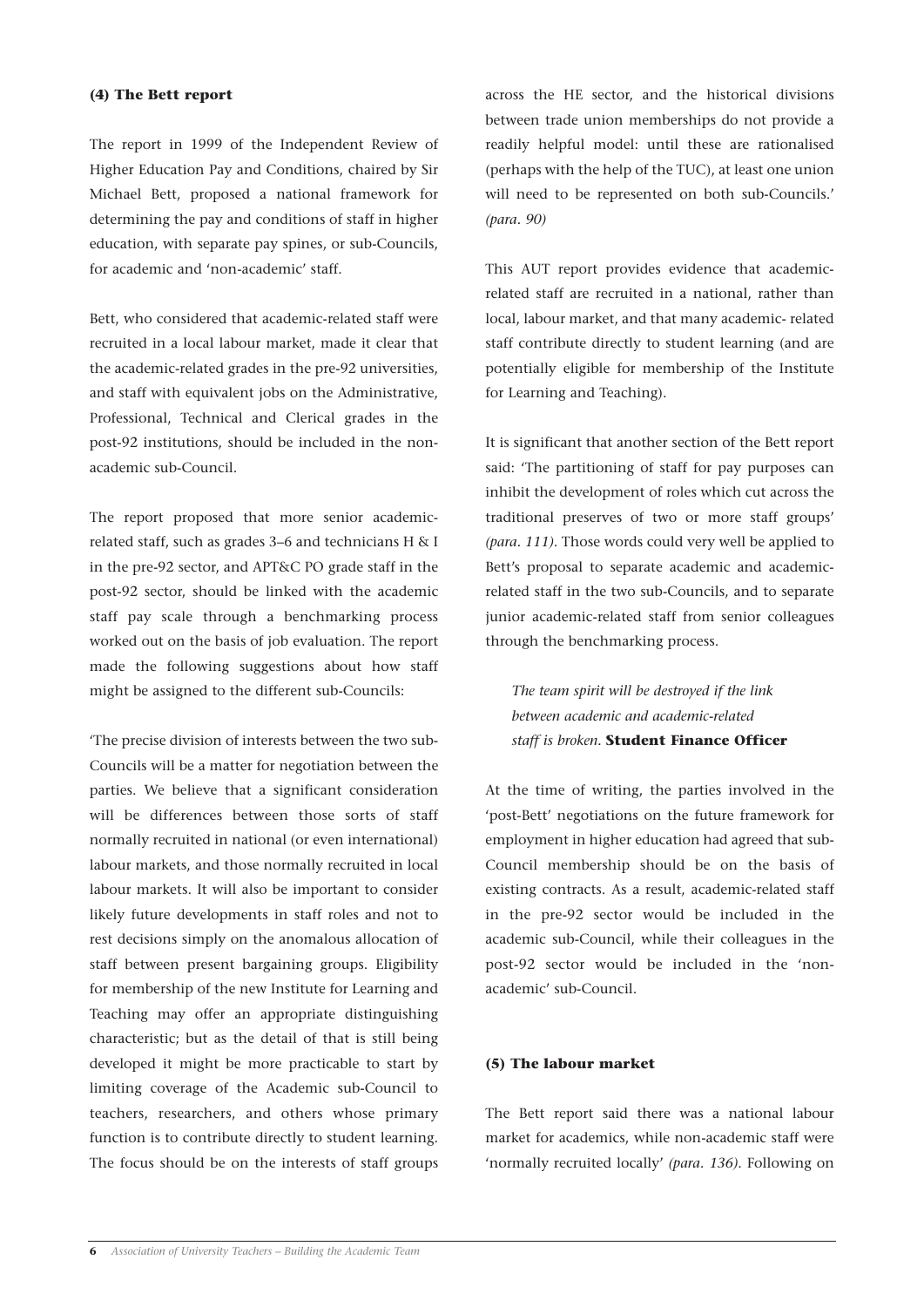from this, the report suggested that the nature of the labour market should be one of the factors governing which sub-Council staff groups were assigned to.

However, the attached analysis, *The labour market for academic-related staff in UK higher education (see Appendix 3)*, provides strong evidence of the existence of a national labour market for academic-related staff. In addition, entry to the labour market for academicrelated staff is normally dependent on them being graduates.

At the moment in the pre-92 institutions, academic and academic-related staff are on linked pay spines. This underlines the belief and practice, particularly in the old universities, that the work of academic and academic-related staff is bound together in a professional partnership in the provision of higher education. It is AUT policy that this link should be maintained.

#### **(6) Direct contribution to student learning**

The Bett report recommended that the academic sub-Council should be limited to teachers, researchers, and others whose primary function is to contribute directly to student learning. This section provides evidence of the growing role of academic-related staff in making a direct contribution to student learning in the academic team.

The information below was provided by AUT members in response to two questionnaires. All of the questions used were open-ended, so the data gathered was essentially qualitative. One of the questionnaires was sent by post, the other was sent via e-mail. The sample was random. Although the product of the survey can only claim to be an indication of the experiences and views of a relatively small random sample of academic and academic-related AUT members, nevertheless a reasonably consistent picture emerges of a variety of academic-related staff making a greater direct contribution to student learning.

The first questionnaire, for use in a workshop at the annual meetings, was sent to all of the delegates from AUT local associations (branches) to the annual meetings of the AUT's administrative, computer, and library staff groups in March 2000. There were 53 useable responses, all from academic-related staff, to this questionnaire. Nine were from administrators, 17 were from computer staff, and 27 were from librarians. All bar three respondents were from the pre-92 sector.

The second questionnaire, addressed to academic staff, was sent via e-mail in July 2000 to an e-mail list for AUT local association secretaries. The aim of this questionnaire was to elicit from academics their perspective of the contribution by academic-related staff to higher education. On their own initiative, some LA secretaries sent the questionnaire on to members of their LA. As a result, there were numerous responses from academic-related staff, as well as academics. There were approximately 100 useable responses to this questionnaire, from both academic and academic-related staff, including other-related (despite the questionnaire being addressed to academic staff only). Virtually all respondents were from the pre-92 sector. *(For the text of the questionnaires, see Appendix 1 and 2.)*

Quotations from respondents, and their job title (where provided), are shown in italics. Reference to specific institutions has been avoided, except in the case of the Open University, where the employment patterns and delivery of higher education are markedly different from other institutions. The allocation of respondents to one of the four categories – administrators, computer staff, librarians, and other- related – was somewhat arbitrary, given the grey areas (such as academic tutors employed as academic- related) and overlaps (particularly of computer and library staff).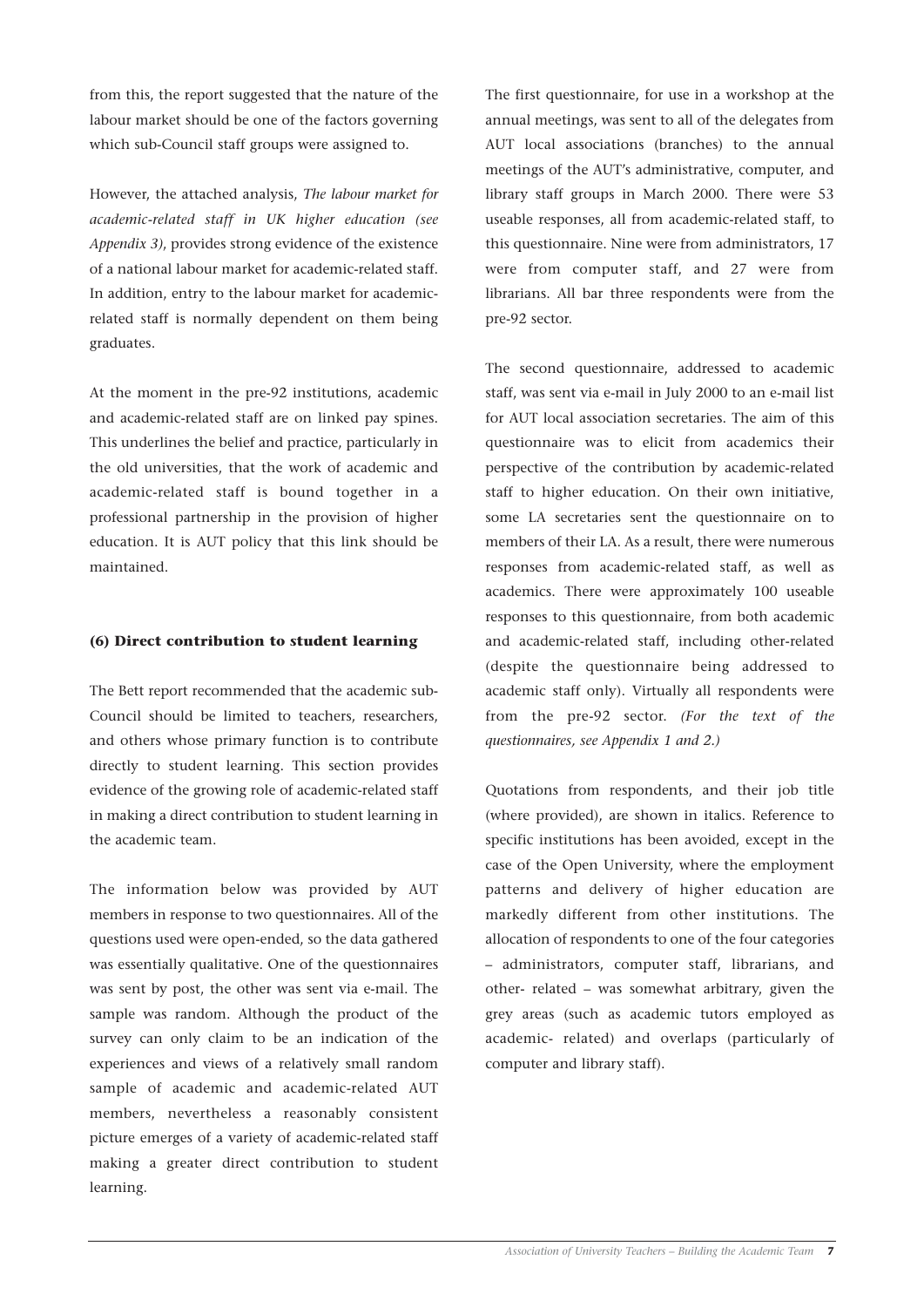#### **6.1 Administrative staff**

Administrators are involved in a range of activities related to student learning, including teaching, preparing learning materials, participation in quality assurance, monitoring courses, and supporting students in difficulties. In particular, they are involved in the development and implementation of policy and codes of practice relating, for example, to learning and teaching strategies. It is administrators who manage the day-to-day delivery of the operations which support those strategies.

#### Progress files:

*I work directly with academics in developing a 'progress file' for students, linked to the tutorial system. There is an increasing emphasis on the student – not simply following on from Dearing, but reflecting a renewed emphasis on learning.* **Assistant Registrar**

#### Quality assurance:

*We process and monitor programme and course proposals, and develop regulations relating to the student experience and quality assurance issues. We participate in internal quality audits, and service committees discussing academic issues. The input by admin staff into student learning issues has increased through the greater institutional awareness of quality assurance issues. Many procedures relating to QA are implemented by admin staff. This is likely to develop further. If institutions become more self-regulating as a result of 'lighter touch' external audits, it is likely that colleagues in my area will be closely involved in developing mechanisms for monitoring student experience. I have found my teaching experience by far the most useful qualification for my job.* **Assistant Registrar**

Teaching, as well as research support:

*I contribute directly through teaching on intellectual property issues. Our students are all postgraduate research students, so the majority of my job is concerned with research support rather than student learning. I think I will have more involvement in student learning in the future through providing training on commercial issues.*

**Financial Administrator**

MSc teaching and Research Assessment Exercise (RAE) activity:

*I am a member of academic-related staff. For the past year I have been a module leader on the MSc in Primary Care course and have taught on the course. Academic-related staff are entered for the RAE and we are under as much pressure as academic staff to publish in peer review journals and to apply for research grants.* **Research Manager**

#### Student support networks:

*Providing good support is important for the wellbeing of students, to enable them to concentrate on their studies effectively. Providing funds and grants to assist students in financial hardship is important – some students would drop out without this assistance. There is an increasing need for strong student support networks, through counselling, health services, financial advice and assisting with finding part-time work. There will be a greater need for strong student support networks because of increasing isolation through modularised programmes, and the increasing financial pressures on students.* **Student Finance Officer**

#### Course writing:

*I have written four Open University courses in the past three years.*  **Liaison Officer, Open University**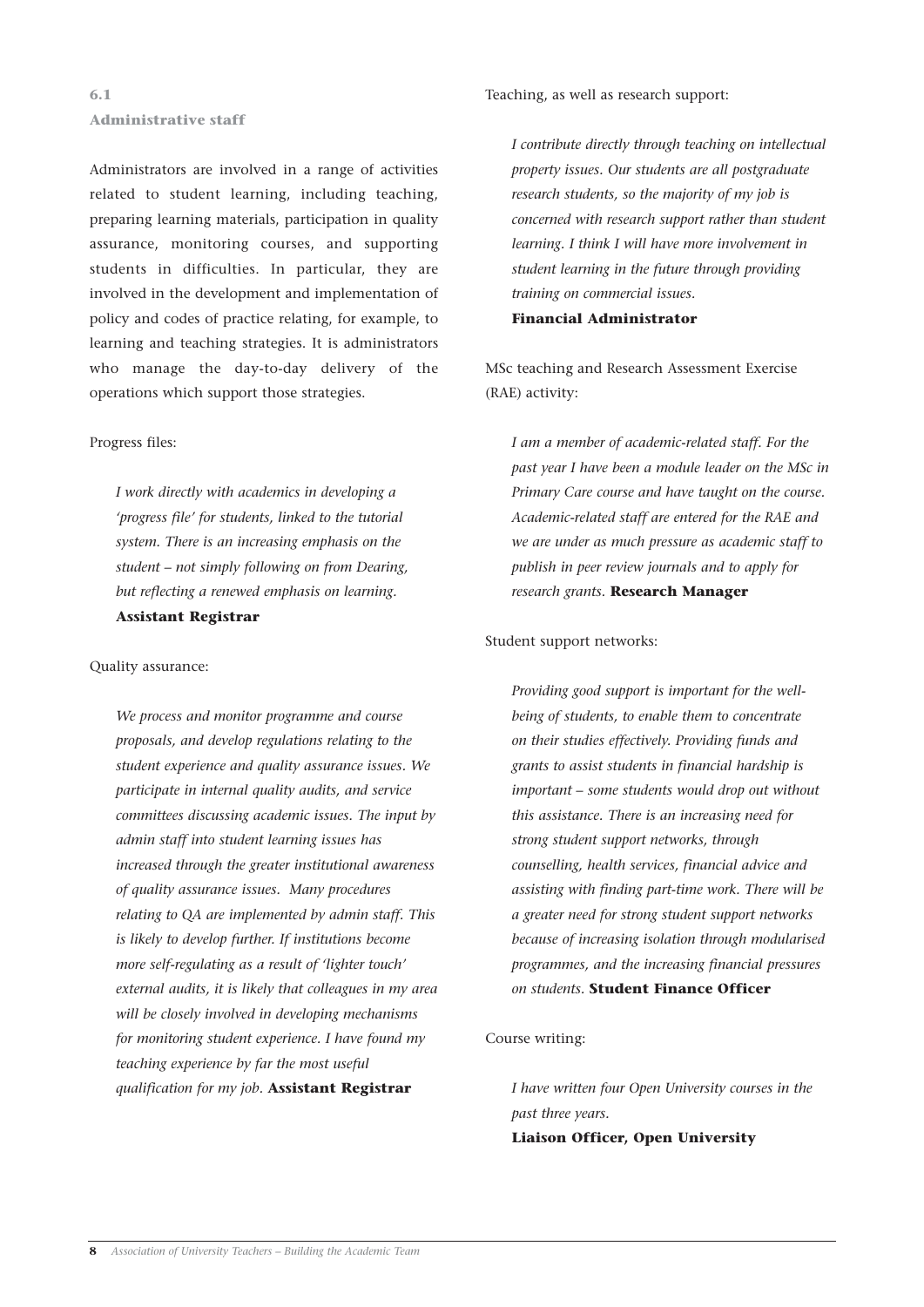*Project officers are responsible, amongst other things, for implementing (sometimes for designing) technical elements of courses, such as software. Large innovations of a technical nature, like the introduction of electronic conferencing or the production of web-based material, are usually managed and implemented by project officers, in association with other parts of the university. Many project officers are used as surrogate academics in writing course material, especially for summer schools.* **Project Officer, Open University**

#### Developing materials:

*I am responsible for overseeing the production, presentation and maintenance of course materials – ensuring academics keep to schedules for producing and reviewing materials, producing assessment materials to time, organising, in particular, the end of course assessments that are a feature of our courses. I would say that I contributed directly to student learning by taking a part in helping to develop the way our assessment and course materials are presented to students, i.e. the actual wording of the materials so that they are as clear and studentfriendly as possible. I have been closely involved in producing clearly written marking criteria, instructions to students etc. I have also been instrumental in adapting the design and administration of the end of course oral assessments so that they run as smoothly as possible and I think this contributes greatly to the academic success of these events. In all of this I have been influenced by my part-time work as an associate lecturer for the university, i.e. part-time academic. Many OU course managers have some sort of academic/pedagogical background which informs their work as academicrelated staff.* 

#### **Course Manager, Open University**

Pastoral responsibility:

*I have a group of students and have responsibility for them through their years here, for which I am paid a stipend. A major part of my work is pastoral, but also includes liaising with their academic tutors, writing academic reports on their behalf to sponsors, advising on methods of study, changing courses, referrals to other specialists (such as counselling), exam revision, writing CVs and so on.*  **Project and Planning Adviser**

#### Guiding student choices:

*My team and I are involved in helping potential students make the right choice of further study. This involves working with teachers in the schools and FE/HE sectors both here and overseas; organising events such as taster days; informing our own (poorly trained and often inexperienced) admissions tutors about the variety of entry qualifications they are faced with; devising meaningful (educationally speaking) widening participation projects with partner institutions; doing presentations on studying in the UK (at all levels) in countries around the world; working with our own students to act as mentors to incoming ones; writing prospectuses, welcome handbooks, course leaflets; advising on market changes and demand for new courses and new methods of delivery.* 

#### **Head of Student Recruitment**

#### Co-ordinating training:

*I am on the associated academic pay scale. I am a Chartered Mechanical Engineer with extensive experience in industry and NGOs… [with involvement in]… running laboratories and the various classes in them; running CAD courses; devising experimental and test work; advising students on sources of technical/design information; running/tutoring/supervising design projects; giving careers advice/support; visiting students on*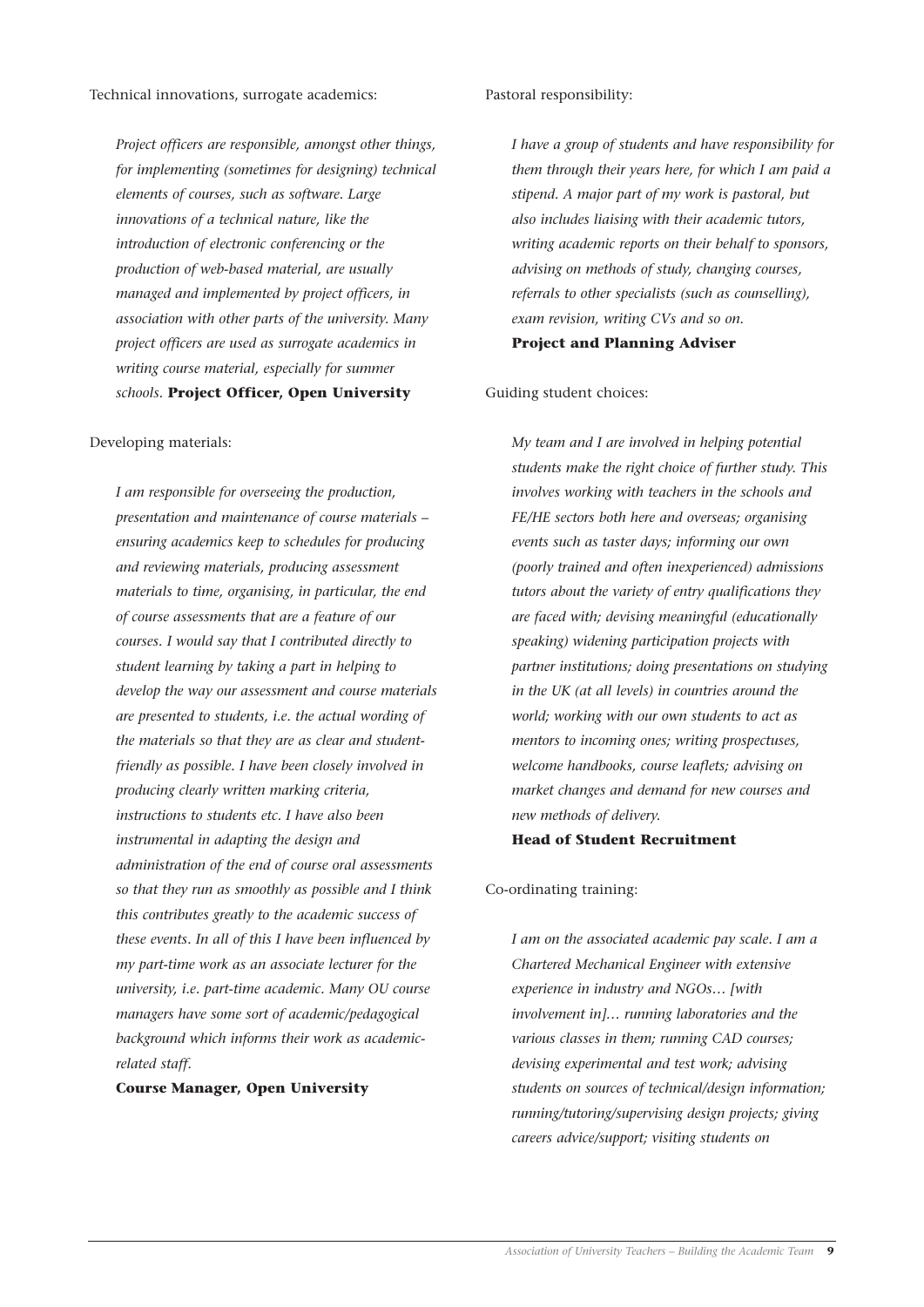*placement to ensure training complies with professional requirements.* 

**Industrial Training Co-ordinator**

#### Supporting disabled students:

*I am responsible for access and accommodation issues for disabled students in the college. Access and accommodation are part of the learning experience because if students with disabilities cannot get in to the college, lecture theatres, accommodation in halls of residence, access student union activities, eat, and cannot move around on campus easily and are unable to access information etc, they cannot learn and be part of the student life here! I go to outside agencies to get students assessed for dyslexia for example, obtain the DSA for them, liaise with departments on how one might deliver certain course work and so on. I invigilate in exams too.*  **Disabilities Officer**

**6.2 Computer staff**

With the huge increase in the use of information and communications technology (ICT) in higher education, universities can no longer function without the services of computer staff. They are increasingly involved in the preparation of teaching materials, providing training in IT skills, supporting web-based study, running helpdesks and participating in quality assurance. The likely spread of distance learning in higher education (particularly for disabled students) underlines the importance of computer staff, and the interdependence of all those involved in enabling student learning.

Short course teaching:

*I teach on short courses which are open to any member of the institution. I assist students with computing problems, and provide a Computing for Historians course, which includes exam setting and*  *marking. We provide student access to national data services… and provide and distribute self-paced training materials. More students are requiring training, and we will have to provide more teaching directed specifically at students. There will be more web-based study materials, and we will be supporting students' own computers rather than university-owned ones.* **Head of User Support**

#### Promoting IT literacy:

*We provide classrooms and learning centres with software, hardware and central services. We install teaching software on central systems. We provide – with the library – an IT literacy course for undergraduates, help with course design, and maintain a helpdesk available to undergraduates. We participate in QAA subject reviews in the Learning Support category.* **Head of User Services**

#### Future trends:

*I assist students with computing problems. Students want to know about the very latest technologies available. In the future I think the contact will no longer be face-to-face, but telephone and webbased, due to the increase in the number of queries and the decrease in the number of staff. There needs to be recognition of the academic abilities of academic-related staff in the university hierarchy with regard to college policies, recruitment and retention issues.* **Helpdesk Administrator**

#### Rocketing expectations:

*Within the computer services we run courses for students and staff. More students are computer literate, and expectations of the computer and network facilities have rocketed. Every student automatically has a computer account and e-mail address. Supporting the expectations of students now is much harder. More 'ISP' style services may have to be introduced, and a massive growth area will be video and audio streaming for distance learning.*  **Systems Administrator**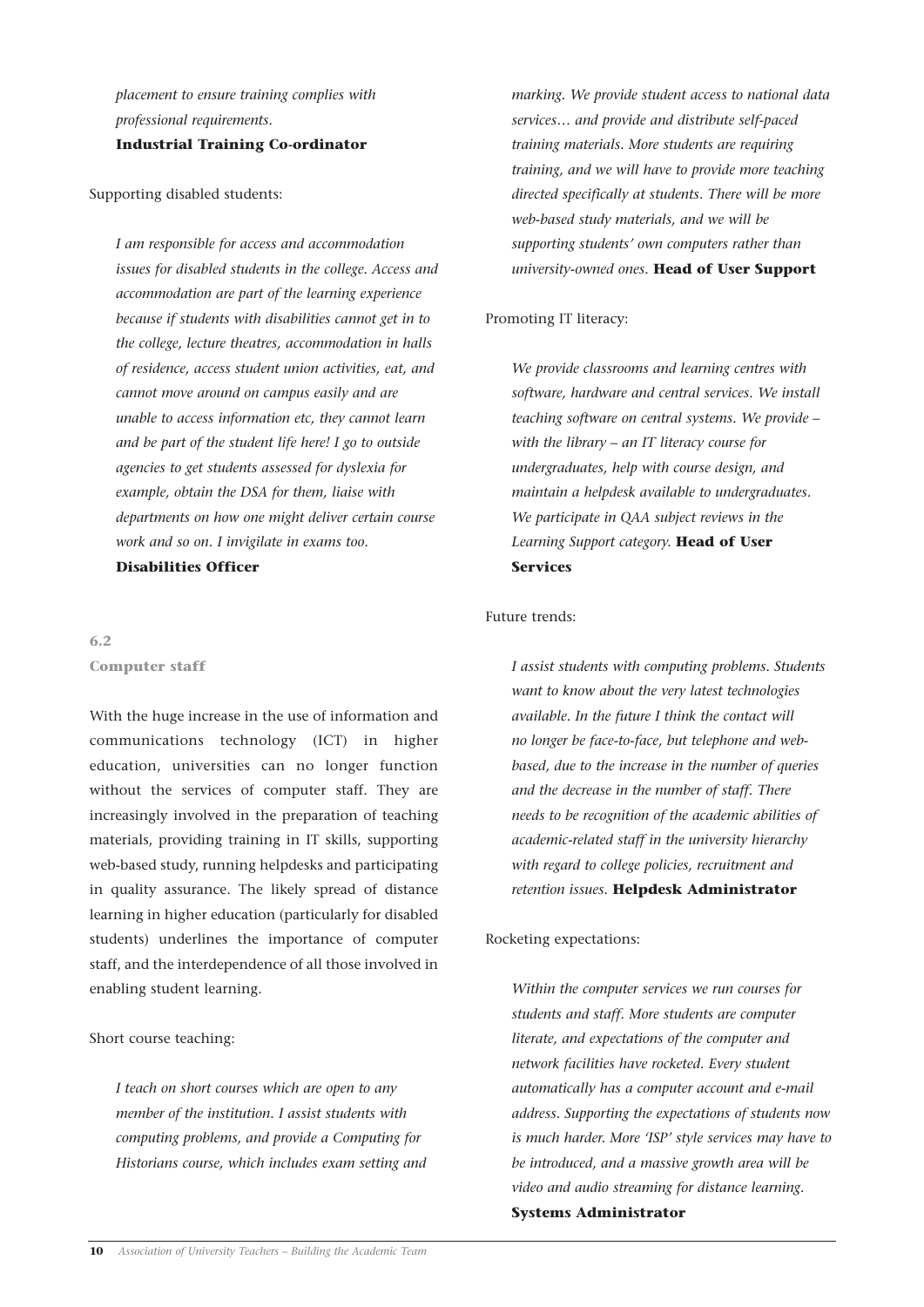#### Interdependent services:

*We train staff and research students, provide direct advice to them, maintain helpdesks, and provide access to services. Now nearly everyone requires to use our services. IT services will be ever more critical to the university's processes. We are all interdependent. The need for IT services, professionally managed, in providing access to resources, is critical.* **Head of User Support**

#### Becoming more important team members:

*We provide the university's voice and data infrastructure. All lecture theatres are now suitable for web-based presentations. The university can no longer function without our services (their words, not ours). We are in the process of moving the data and voice network into every student bedroom. This has huge teaching implications, and provides all sorts of 'distance learning' possibilities. In many ways we are becoming more important members of the team, as ever more dependence on computing/computer networks becomes apparent. They are now an essential part of the teaching and learning process.*  **Senior Communications Specialist**

Writing software and course materials:

*We write world-class educational software, contribute to written course material, provide and support online conferencing systems, and assist students in the use of their computing equipment.*  **User Services Officer**

One-day courses and FAQs:

*I provide occasional teaching of one-day courses, and contribute to material used in computing service courses, online help files, 'how to' documents and 'frequently asked questions' documents for use by students directly. The demand for support in learning computing skills is steadily increasing, and the demand for online teaching material will grow –* 

*perhaps with online assessments. Provision for disabled students may become a higher priority – computer-based documentation is easier to make accessible than listed buildings.* 

#### **Computing Officer**

#### Induction and advice:

*We provide induction classes to introduce students to computer systems, one-to-one help and advice in computer pool rooms – often the only time students get shown how to use the computer. We conduct workshops and teaching sessions for staff to learn about use of computer applications, and advise academic staff on software for their courses. Increased use of computer-based learning and delivery of teaching materials through an intranet have increased involvement in the design and implementation of course material.* 

**Applications Support Manager**

#### Meeting the staff shortage:

*Academic-related staff are involved in tutorials with students of all levels of undergraduate. They also take part in the experimental labs as demonstrators. Postgraduate students also help in this way – though unlike the academic-related they are specifically paid for this. In my time here I have tutored all years and demonstrated in the labs. Typically this takes a few hours a week during term time. Clearly without the input of the academic-related staff there would be a shortage of manpower to do the job of teaching the students.* **Database Manager**

#### Web pages:

*Some students are being asked to produce web pages for their projects. As the lecturers are not yet fully conversant with web servers, from time to time the students consult with me about their projects.*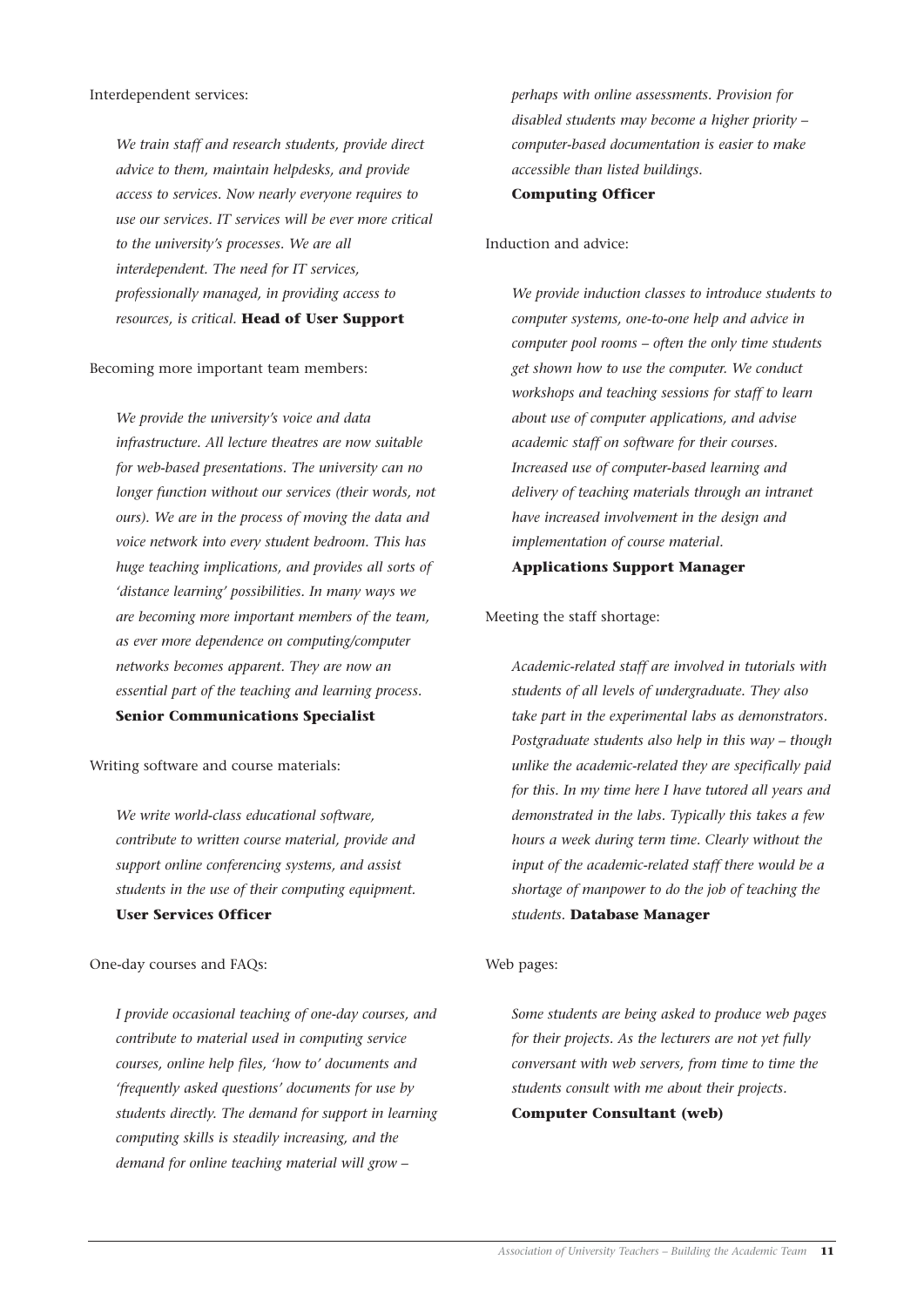#### Understanding software:

*There has been an increase in the amount of computer software available to aid student learning in respect of interactive software and student tests. My role… mainly involves understanding how software works and passing this on to students.*  **IT and Systems Administrator**

#### Under pressure to expand:

*Within the institution, in all but one school, the IT teaching is done by non-academic staff, such as various computer officers on ALC grade 1 and 2. They go from basic to advanced IT-type courses as part of a degree/masters programmes. I personally feel that lecturers are paid to teach, and support computing staff should support. I also feel that there is pressure to take on wider roles from management, who have the inability to say no to requests for assistance.* **Computer Officer**

#### Increasing role as teachers:

*I teach a full teaching load. The courses I teach tend to be quantitative or computer related. In some instances this is teaching tutorials and computer sessions for quantitative courses. In others they are full courses. I teach a basic statistics course at the MSc level. In addition, I provide advice on data sources and computer packages for the MSc students completing their dissertations, and similar advice for PhD students. My general role within the department is to advise on the inclusion of computing components in as many of our courses as possible. I have been teaching for the past six years, but only recently has this been recognised and included specifically in my job title. Increasingly, academic-related posts are being used as teachers rather than as specific technical staff.*  **Computing Officer/Teaching Fellow**

#### Project supervision and skills co-ordination:

*I am principally responsible for the management of the school's computing facilities. However, I contribute directly to student learning as follows: supervision of final year project students in computer-oriented areas; co-delivery of the first year computing module; co-ordinator of the key skills module running throughout all years; provision of advice for the school's computer users.*  **Senior Experimental Officer**

#### Accrediting skills:

*Here in the IT service academic-related staff contribute greatly to student learning – supporting the networked computer system of the University, helping students with specific problems and delivering IT courses. We also accredit undergraduate IT skills by offering them the chance to gain a university certificate.* **Senior IT Consultant**

#### Changing focus:

*Eight years ago we focused on researchers and staff. Now we provide infrastructure for student learning as well (with no more staff actually). I would say that computing staff are equally – or more – crucial to the research side.* 

#### **Database Applications Adviser**

#### Problem solving beyond IT:

*We provide one-to-one help that would otherwise be given by tutors. Help can range from answering word-processing questions to advice on using a specialised software package or solving programming problems. Questions are not always purely IT-related. For example, the answer to a numerical programming question could require advice on the underlying problem that the student is trying to solve.* **IT Consultant**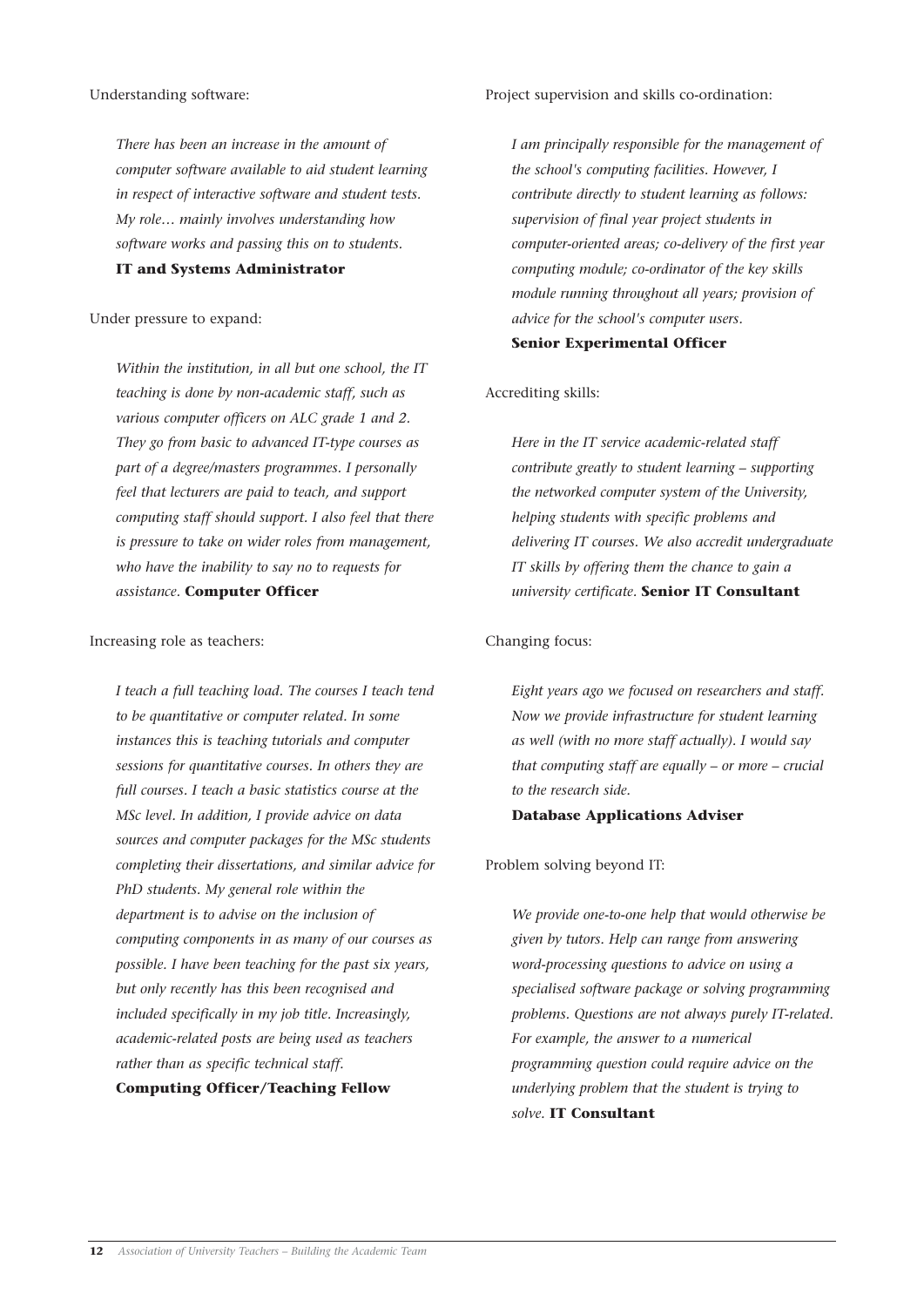Exponential growth:

*The opening up of our helpdesk advisory service to undergraduates and taught postgraduates, combined with the rise in student numbers, has resulted an exponential rise in the number of calls to the helpdesk and the effort required to deal with them. These developments have very often taken place without the commensurate increase in resources. Despite our close working relationship with our academic colleagues, academic-related staff are disturbed that the ILT developments seem not to recognise this and consequently gives rise to some anxiety and doubt about its relevance to their particular situation, even though they are heavily involved in learning and teaching activities in collaboration with teaching staff.* 

**Applications Systems Division Manager**

#### **6.3 Library staff**

The central role of ICT, and the huge growth in student numbers, is having a major impact on the way librarians work. Library staff run induction courses for students, teach students specific IT skills, prepare teaching materials, run enquiry desks, participate in quality assurance and help integrate learning technology into course teaching. In particular, faculty librarians are working increasingly closely with academic colleagues on departmental and school committees.

#### Enabling students:

*Information staff are providing an essential service to both teaching and research. We provide, make available and teach how to use materials and resources in varying formats to enable students to do work set by academic staff. We conduct induction sessions for all students, plus formal training sessions throughout the year. We staff an enquiry desk to provide assistance with finding specific*

*information, using databases, electronic journals, library catalogues, the internet, and packages such as Word and Excel. We also participate in quality audits and representation on schools committees.* **Deputy Manager, Information Services Centre**

Teaching effective skills:

*There is increasing use of electronic resources and IT – especially teaching users how to search effectively. We have to cope with more students, therefore, more formal training and induction sessions for larger groups. There will be more joint training with computer staff covering e-mail, passwords and technical aspects. Much more use of electronic journals online will lead to the need for extra support for distance learning.* **Deputy Manager, Information Services Centre**

#### Managing the learning environment:

*We manage the environment in which the learning takes place. I have a responsibility for library provision to continuing education part-time social sciences students, for whom I provide about 50 hours of formal teaching a year, and a matching number of one-to-one sessions.* **Head of Central Services**

#### Increased teaching load:

*We provide information skills teaching to all levels of undergraduates and postgraduates, including distance learners, and our library houses the student support rooms for students with disabilities. The teaching load has increased over the past 10 years, especially regarding IT-based sources. As electronic sources increase and make it 'easier' for students to find information, it will become more important to teach students how to evaluate information and devise successful search techniques.* **Subject Librarian**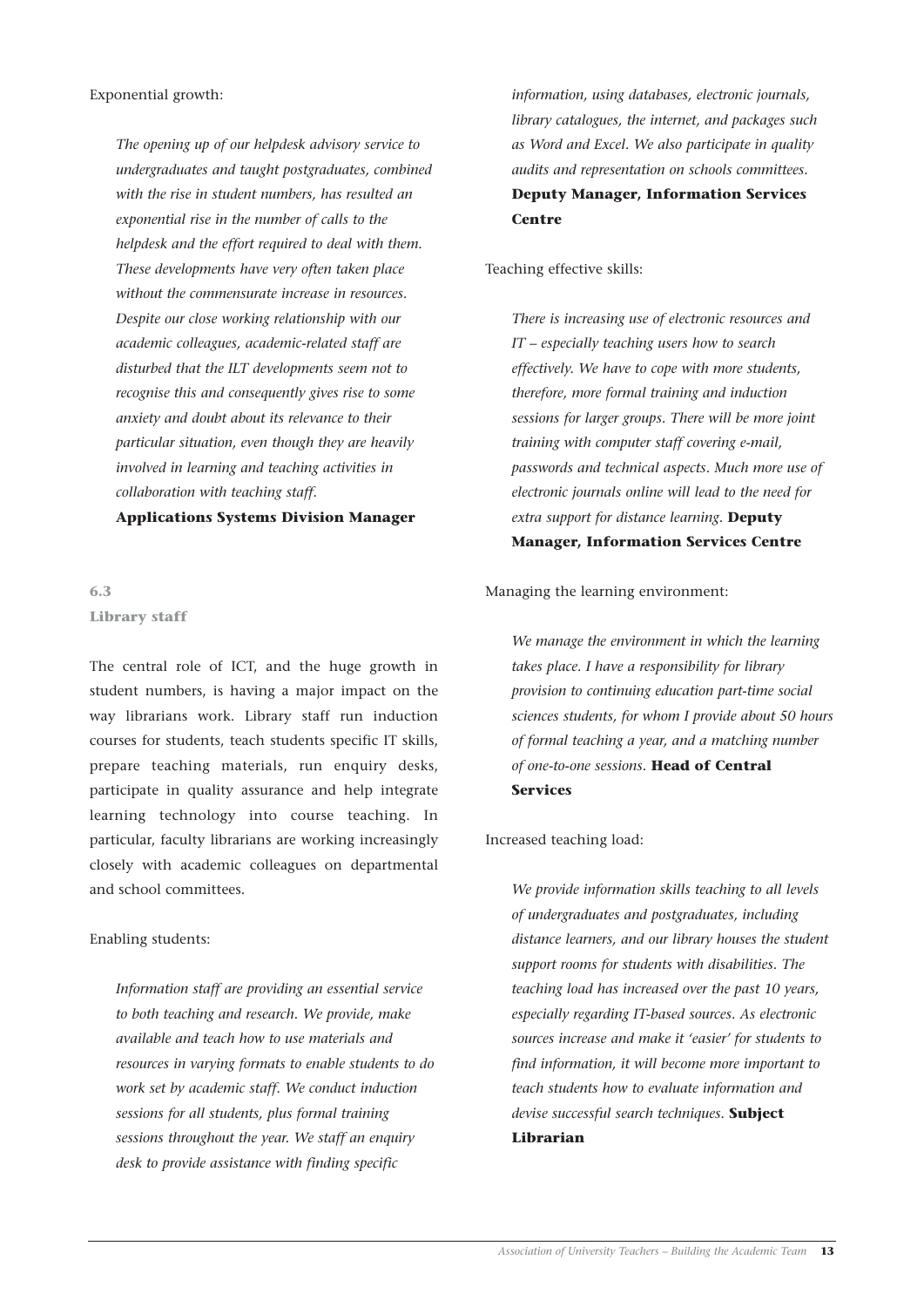#### Designing materials:

*We are involved in leading seminars for students on information skills, and in designing workbooks and other training materials for hands-on training sessions on information resources. We will probably make more training materials available on the web instead of delivering training in person.* 

#### **Subject Librarian, Social Sciences**

#### Thesis advice:

*We counsel individual students on topics for papers/theses and material to support research. We have input about resources required to support new teaching initiatives, and are involved in quality assessments and audits.* **Subject librarian**

#### Focus on students:

*The library service has been refocused, by staff restructuring, to put more emphasis on student support, creating the liaison team to expand the more limited role of the former subject librarians.*  **Liaison Librarian**

#### Quality assurance:

*We interact with School Boards in the development of new programmes, and are involved in quality assurance and the RAE [Research Assessment Exercise]. We are now being invited more often to planning meetings.* **Subject Librarian, Technical Services**

#### Information skills:

*We provide support for specific course modules, and have representation on course committees. There is likely to be more student-centred learning with a consequent increase in student use of librarians. There is also increasing emphasis on information skills as module elements.* **Senior Assistant Librarian**

Increasing involvement in learning:

*There has been more co-operation with academic schools, and some shifts of responsibility from schools to the library. We will have an increasing involvement in student learning, probably using the latest advances in teaching technology, for example, video conferencing and interactive web pages.* **Associate Librarian, IT**

### Teaching within academic modules:

*I have about 120 hours of timetabled teaching, some within academic modules, and participate in the leadership of professional legal education courses. I am working with departments to integrate learning technology, for example, web pages and multiple choice quizzes, into courses. It is important that we are seen as equal team members – this is why I went for the PGCE a couple of years ago, to become better qualified than the lecturing staff.*

#### Working with departments:

*Many of my colleagues are directly involved in teaching undergraduates, postgraduates and sometimes staff. Many are not, but their entire working life contributes to teaching, learning and research, by facilitating access to information for all members of the university. Faculty team librarians are working increasingly closely with departments and schools, developing information plans.* 

#### **IPR and Projects Officer**

#### Specialists complementing academics:

*The move from hybrid library to electronic library will entail far more user education by library staff. With the growth of information sources available, faculty and subject librarians in particular are becoming specialists within their fields and are increasingly complementary to academic staff, whose subject specialisms are becoming narrower.* **Law and European Documentation Librarian**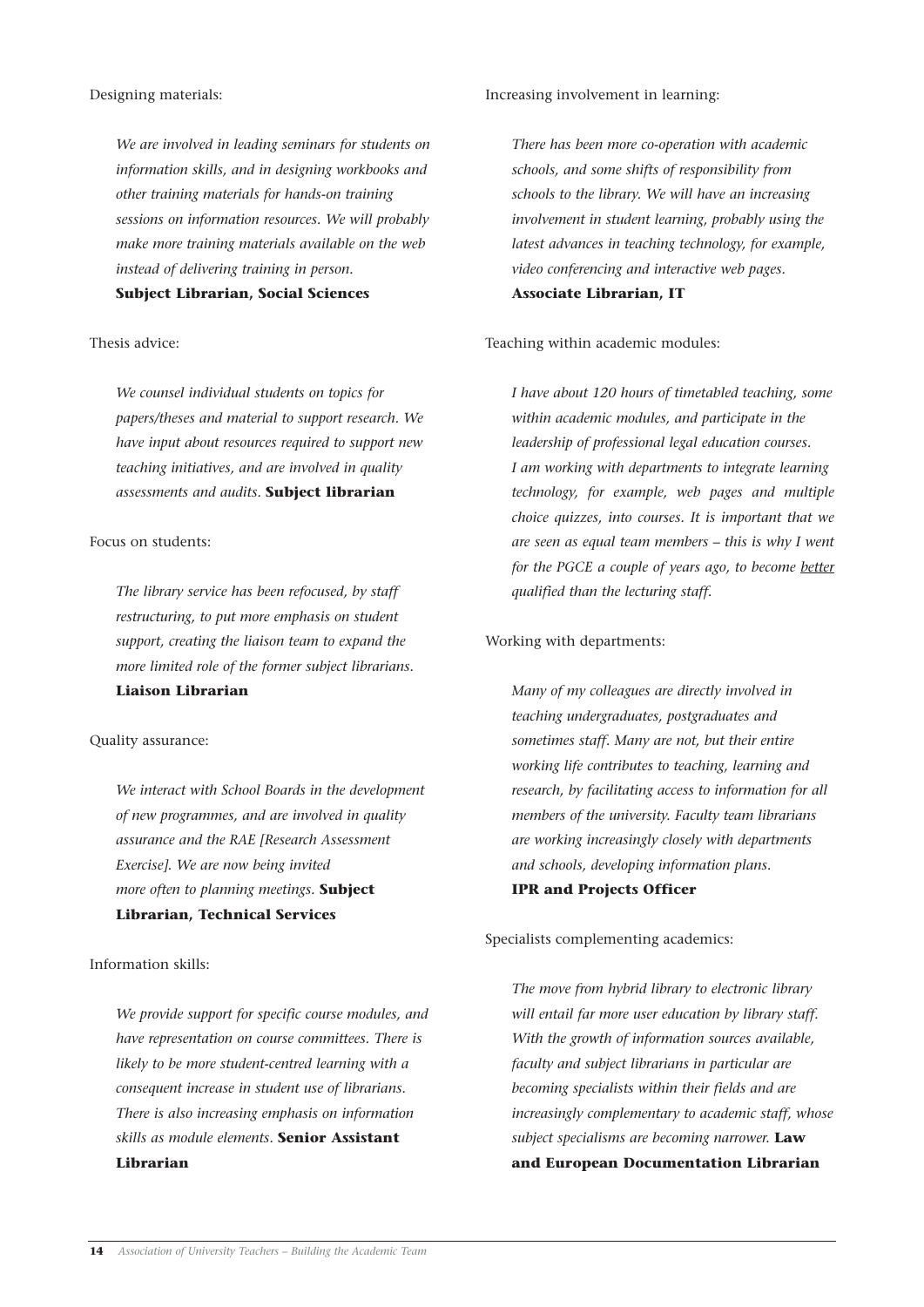Equipping for the information world:

*We make a critical contribution to [teaching students] transferable skills... in the areas of information and computing skills. This is done in active ways by providing workshops, self-paced learning materials, and is sometimes integrated with courses. The world is going through an 'information revolution' and library and computing staff are doing more and more to support teaching and research through these changes, and to equip our graduates for the 'information world' that they will be leaving for. For example, chemistry graduates from Bristol have course assessed information skills training (which I am responsible for), as well as computing workshops. This was conceived by, and is a joint effort between, academic staff and academic-related staff.* **Assistant Librarian, Subject Librarian for Chemistry**

#### Helping with dissertations:

*Curatorial staff in the library provide an ever increasing number of training sessions in the use of library and information sources and on sources for and the approach to writing undergraduate dissertations. They also hold a range of regular seminars (typically 18 sessions per academic year for each seminar), chiefly aimed at postgraduates but also attracting some undergraduates in medieval and early modern palaeography and archive/manuscript-related studies. These seminars used to be held by a member of academic staff (reader) who was not replaced on retirement.* 

#### **Assistant Keeper (Archivist)**

Unrecognised contribution:

*The highly focused nature of subject knowledge required by librarians in specialist units – often on a par with academics and shared with students, teachers and researchers – goes unrecognised in staff grading exercises. The advent of electronic information resources has transformed the*

*contribution made to student learning by librarians on clerical and academic grades.* **Former Librarian**

#### Research techniques:

*I run a project for first year students based on using research techniques to find information relevant to the first written exercise of their course, which I have taught students. The mark I award each essay is included in the final assessment. My involvement with teaching has increased partly due to the shortage of academic staff and because of the value perceived of the first year project. I am now similarly involved at second year level.* **Architecture Librarian**

#### More involvement with students:

*The level of involvement [with students] has greatly increased because of the rapidly evolving shift to online sources of information. New resources are becoming available almost daily, which both staff and students need to be trained to use. Courses contain more project work and assessed essays. Students need training in how to find suitable materials. More taught postgraduate courses, for which the same applies, but more strongly.*  **Assistant Librarian, Law**

**6.4**

#### **Other-related staff**

There are other academic-related staff whose roles do not fall directly in the administrator, computer staff or librarian categories. In this report, these staff, such as editors, experimental officers, and language tutors, have been grouped as other-related. In the pre-92 universities the other-related scale is something of a catch-all salary, and there is some evidence that it is being used for the employment of academic staff, such as nursing tutors, particularly those with little or no research role. As some of the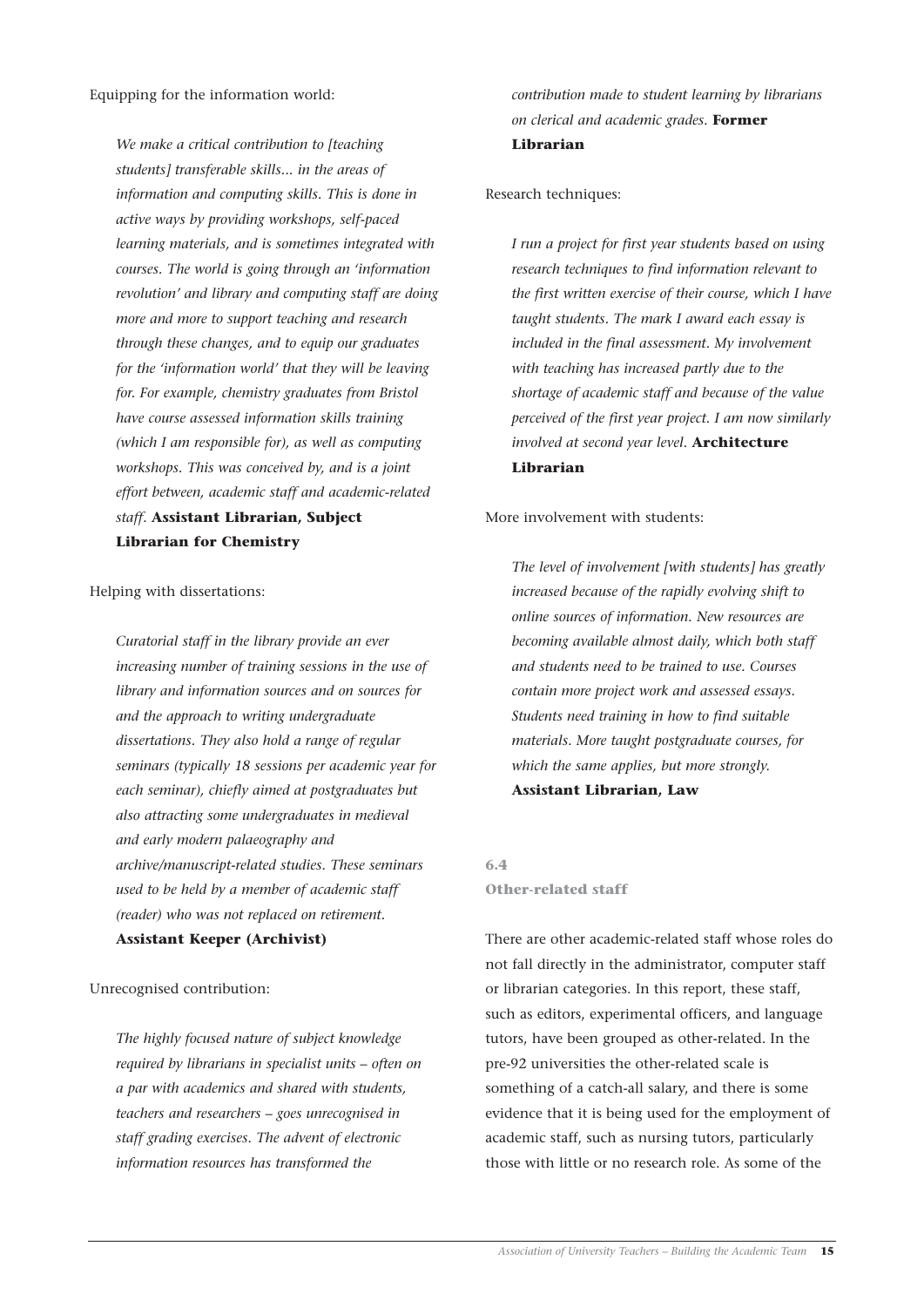respondents indicate below, this can result in inappropriate grading and employment policies.

#### Lecturers employed on academic-related scales:

*In our department most of the lecturers are on academic-related scales rather than academic. We have approximately 60+ lecturers and only four are on academic contracts. Obviously in this case the lecturers are fulfilling all the necessary duties in relation to the students' experience at the University.*

#### **Lecturer, Health Studies**

#### Professional tutors:

*Professional tutors… are now paid on other-related pay scales at levels 2, 3 or 4. We, however, do much the same job as the lecturers except that we do more teaching and admin and less research. We are therefore very much part of the academic team. We do the bulk of the teaching, in my own case over 350 hours of student contact per year. I am also a personal tutor to around 30 students each year and am a module leader and course co-ordinator. These appointments were first made about four years ago and the number has continued to grow steadily.*  **Professional Tutor, Biochemistry**

Full involvement in teaching, research and learning development:

*As a former head of the English language unit and now head of the learning and teaching unit, my work has been solely concerned with student learning. I teach, I research and I oversee 'pro-active' learning development work and 'responsive' learning support work with students of the school – both home and international. I have published in the area of academic literacy and higher education pedagogy and I continue to pursue research in this field. My direct teaching and learning involvement has expanded and changed to work with all students undertaking degree or diploma studies in the institution. I, and my colleagues, work with students*

*with dyslexia, students from non-traditional academic backgrounds and other students who experience difficulties. We will also be directly involved in the 'delivery' of so-called key skills – at least the language-/communications-related aspects – and in the development and implementation of aspects of the learning and teaching strategy. The difficulty for many academic-related or other-related staff in higher education is that our work does not fit the descriptors for these scales. This then leads to difficulties in defining our work and our role institutionally. It also leads to difficulties in grading, as on these scales the only promotional path is via admin. Personal and professional development based on research and teaching do not figure at all.*  **Head of Learning and Teaching Unit**

Editing distance learning materials:

*From my work at the OU, the contribution of the academic editor is to turn often poorly constructed and ill-thought-out draft teaching materials into material with a coherent structure and teaching strategy, and which is much better suited to teaching at a distance than the draft material from the academic author. Also, the academic editor ensures the accuracy of the content, which is particularly important in mathematics, my field of expertise. In recent years, a much larger part of the academic editor's job has focused on computer-based learning materials (though print remains by some distance the main teaching medium).* **Academic Editor, Open University**

Expanding teaching role:

*I take responsibility for some of the sessions during lecture courses. I take responsibility for advising/teaching the electronic aspects of 3rd and 4th year projects and postgraduates. This year I have been asked to expand this role. I used to have no contact with students.* **Experimental Officer**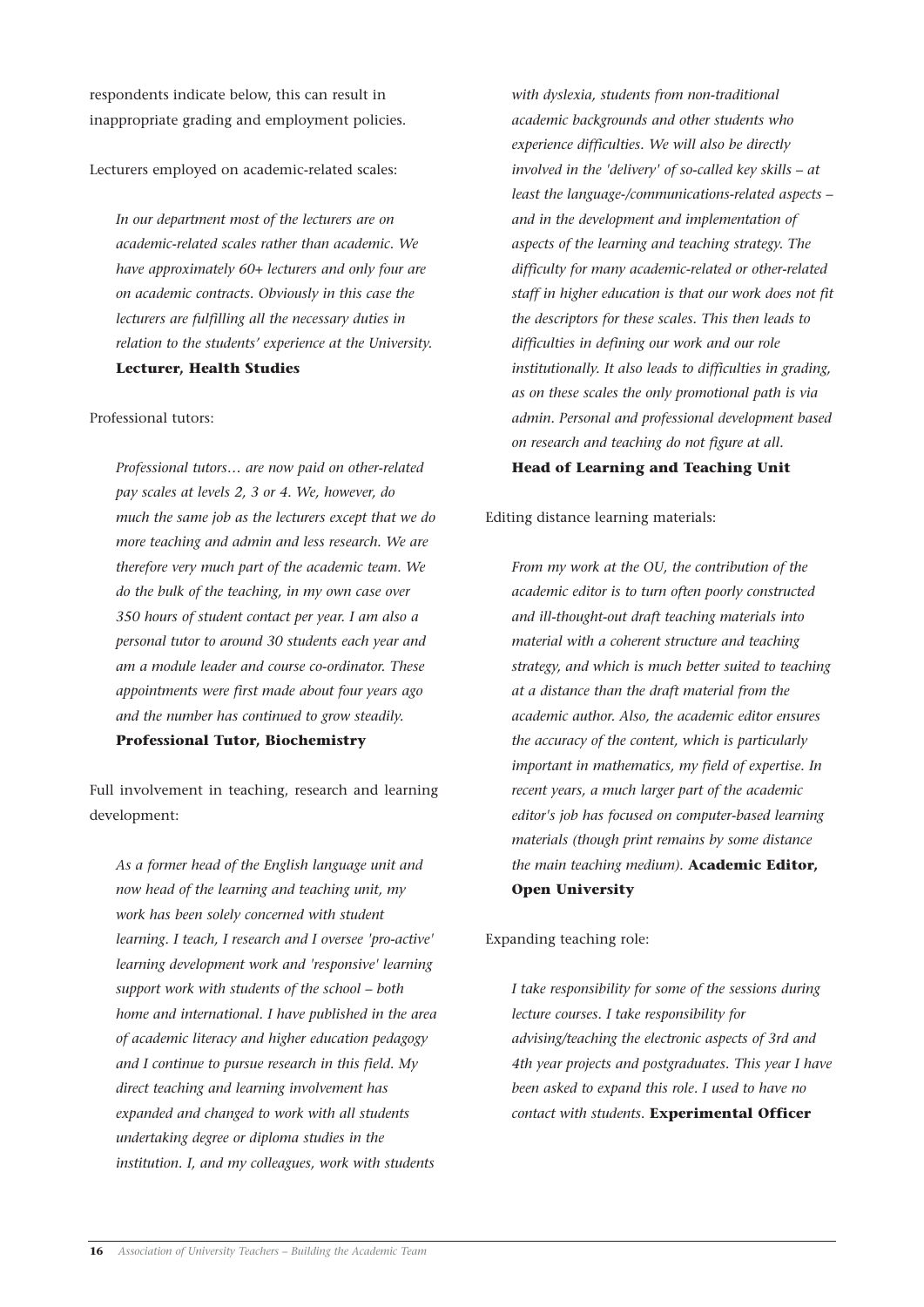Teaching and supervising:

*I provide instruction to students doing third and fourth year projects, as well as postgraduate researchers. I have also been second supervisor on third year projects. Two experimental officers in the teaching laboratories carry out similar roles, including marking of lab scripts. There was previously only one experimental officer in the teaching labs but recently this has been increased to two.* **Experimental Officer, Electronics**

#### Fieldwork:

*I organise student placements, but I also teach a half module in counselling and group work at undergraduate level, some classes in Management and Fieldwork at undergraduate level... three classes on the level three undergraduate module in women's studies... and I supervise undergraduate dissertations. I am also first academic year tutor. After one year in post I have been advised to do the higher education teaching course run for academic staff.* **Fieldwork Development Officer**

Responsibility without representation:

*The demands imposed by research assessment exercises and teaching quality assessments weigh equally heavily on academic-related as on lecturers. At the same time, research support has become increasingly technical and demanding (especially in IT) with department expectations of staff and students far outstripping both financial and staff resources. I increasingly face the scenario where I am asked to provide teaching or research support without suitable resources and I am not in a position on the relevant committees to argue for those resources. In many ways it seems that we (as academic-related staff) increasingly have many of the responsibilities of academic staff with little opportunity to make managerial input. When the roles of academicrelated and academic staff are clearly defined I believe that we work well as a team. There is a place for the distinction between the two roles but the* 

*management structure needs to take the contribution and skills of academic-related staff into account.*  **Senior Experimental Officer, Geological Sciences**

Practitioners engaged in research and teaching:

*Nearly everyone in the Foundation for Small and Medium Enterprise Development is academic-related. We carry out research, projects and teaching on accredited and non-accredited courses for the SME sector. Individuals also teach on masters degree programmes in the business school. The academicrelated staff are often practitioners from business who come into the university to take part in activities that need people with strong practical orientation. We are not interested in pursuing an 'academic' career, and need an alternative progression route. Most get stuck at other-related 3.*  **Programme Director**

#### Artificial boundary:

*I consider it an unnatural obstacle to have to create an artificial boundary between academic-related and academic job descriptions. I would like to see a smoother graduation from purely administrative to purely academic roles with every possible mixture in between.* **PA**

#### Ensuring successful learning:

*Academic-related staff in European and international offices are able to keep abreast of increasingly complex administrative issues that affect directly or indirectly student learning for home and international students, which in turn enhance the opportunities and ensure the students learning is successful. There is no way that academics have the time or the expertise to be able to do this across a very wide range of student and staff support issues.*  **Director, International Office**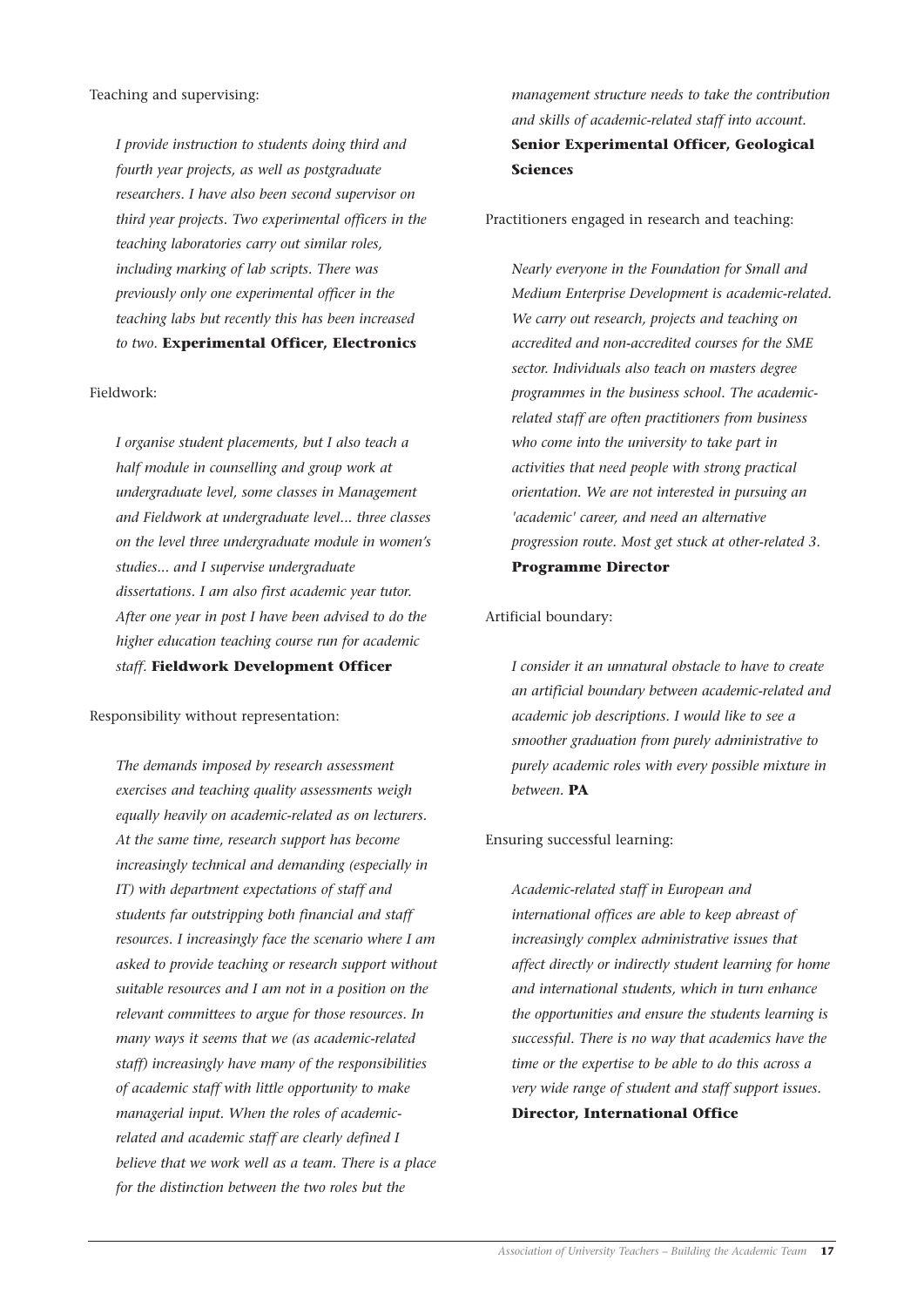*I co-edit text books, make audio cassettes and CD-ROMs, and conduct developmental testing of course materials. Those of us who are experienced are being expected to take on more 'academic' roles. With the advent of the e-university we will have to learn new skills to learn how to adapt existing courses, and make new courses that can be delivered over the web.* **Course Manager, Open University**

Advice, guidance, and study skills:

*As a student adviser with the Open University I get directly involved with student learning by: a) giving advice on appropriate courses according to the student's prior learning, interests and abilities; b) giving educational guidance to students who are considering withdrawing from the course; c) giving advice on study skills, for example, essay writing, note-taking and exam preparation; d) giving support to students who are in difficulties by allowing them to have extended assignment deadlines.* 

**Regional Adviser, Open University**

Teaching about careers:

*I contribute increasingly to student learning directly through teaching them. The emphasis on career planning and key skills in higher education has meant my involvement in terms of teaching groups of students in departments increases yearly and is immeasurably higher than five years ago. Group work and lectures to students on career planning/key skills is widespread in most if not all departments and is spreading well beyond classes of final year students to 1st and 2nd year student classes as well. This can only happen through closely working with academic departments. Careers modules are another area in which I contribute to student learning, I teach on two modules. Careers modules are becoming increasingly common – and are more widespread in institutions other than my own. The fact that academic departments are assessed as part*

*of TQA on how much contact/liaison they have with student guidance services contributes to the growing culture of departments working with us. All this work is very collaborative with departments and 'building the academic team'/'team-based provision' in higher education is very much something I recognise as happening and is increasing. Other learning is delivered via written materials – we produce and distribute ever more information annually. Again acting collaboratively, academic departments help us distribute some of our information directly to students. Additionally we are developing information on the web and have established our own web site. This will be a growing area of provision.* **Careers Adviser**

#### Meeting special needs:

*We provide education advice and guidance including guidance on course choice, careers and special needs at all points during a student's studies; preparation, induction and learning support of students; workshops on study skills including essay writing, exams, note-taking, revision, specific skills for disabled students; support in student progress and retention; writing preparation and study skills materials including toolkits on various topics, and a book for dyslexic students and their tutors. Increasing involvement with web-based generic learning materials; staff development; and advice to tutors on disabled student support. Much of this work is now done at grade 2 on the academic-related scales where it was once done mainly by staff on academic scales. Widening access has increased the need for more preparation and study skills work.* **Regional Adviser, Open University**

#### *Teaching personal skills:*

*Careers staff run courses and one-off sessions in various skills areas, especially those related to recruitment and personal skills – time management, application skills, etc. Many are taught by careers service staff, others are managed by us but delivered*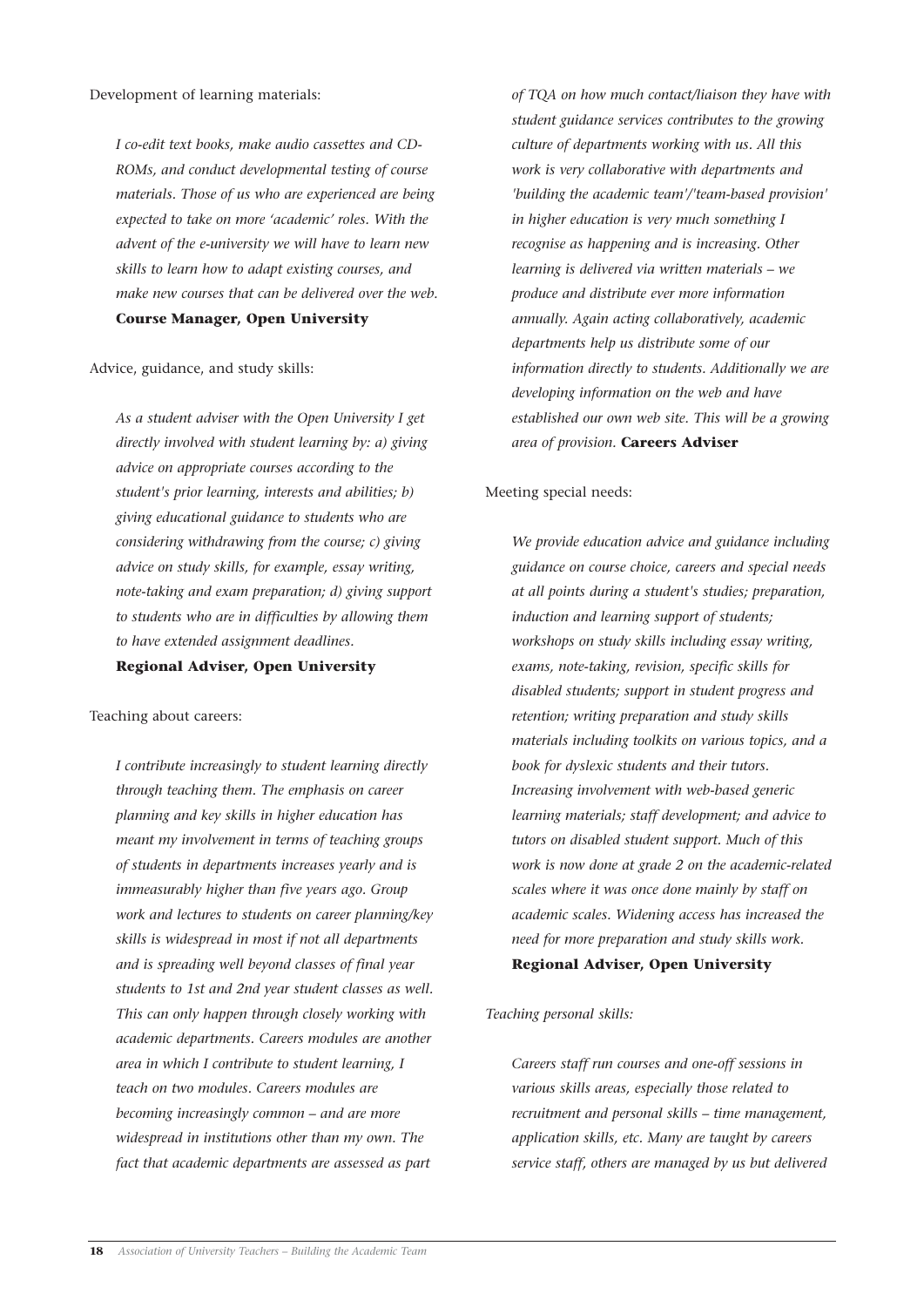*by employer representatives. The skills courses and one-off sessions has been an area that has greatly expanded in our work over the last few years. From perhaps five sessions per term it has now grown to up to 10 sessions per week at peak times.*  **Careers Adviser**

Rapidly expanding teaching role:

*I have devised and convene two undergraduate modules, which I teach single-handed, and I contribute lectures, practicals and tutorials to six others. I convene a taught MA degree, on which I do the bulk of the teaching, and contribute to two other taught MAs. I supervise the standard number of undergraduate dissertations, and offer support for others in my particular areas of expertise. Another experimental officer in this department convenes an undergraduate module, and contributes lectures, practical and tutorials to others, as well as teaching part of a taught MA. A scientific officer has devised and teaches single-handed an undergraduate module, and contributes to others. Our teaching role has expanded very considerably, in terms of the number of contact hours, and in the development of new courses which rely entirely or substantially on our contributions. All of the new courses have a large IT component, and in fact a significant part of the department's computing expertise is provided by nonlecturer staff. I can't speak for my colleagues, but I don't feel that our large input of expertise to teaching and learning is properly recognised by the university. Unlike lecturers, we are not ex officio members of the board of studies, we don't qualify for research leave, and in general we are not regarded as teachers. Recently documents were circulated within the university about membership of the ILT, but these weren't sent to us. Some days later a follow-up e-mail arrived, acknowledging that 'a few' academic-related staff might be able to apply.* **Senior Experimental Officer**

#### **7) The academics' viewpoint**

The late David Green, then AUT president-elect, and an academic in the School of Mathematics at the University of Bristol, stated at the joint annual meeting in March 2000 of the association's academic related staff, that universities were becoming communities of professional staff, not just communities of scholars. He said academics were specialists, not elitists, and the likelihood of increased specialisation in higher education meant there would be a greater need for teams of academic and academic-related staff to work together.

For this report academics were asked for their views on the direct contribution of the main categories of academic-related staff to student learning. These views are shown below.

#### **7.1 Administrative staff**

#### Contacts with students:

*As our university and our faculty has expanded we have moved from a situation where much of the admin was done by a member of the academic staff to one where we employ two admin staff on the ALC grade within the faculty (supported by a number of executive assistants on secretarial grades). Those admin staff have close contact with students and definitely contribute to the educational process. In fact they may sometimes be the first to hear of problems and may draw the attention of tutors to students experiencing difficulties.* **Reader, Engineering Mathematics**

#### Academic responsibilities:

*Academic-related staff are carrying many responsibilities which in other institutions devolve to academic staff, for example, student record keeping, compilation of final grades, etc.* **Reader**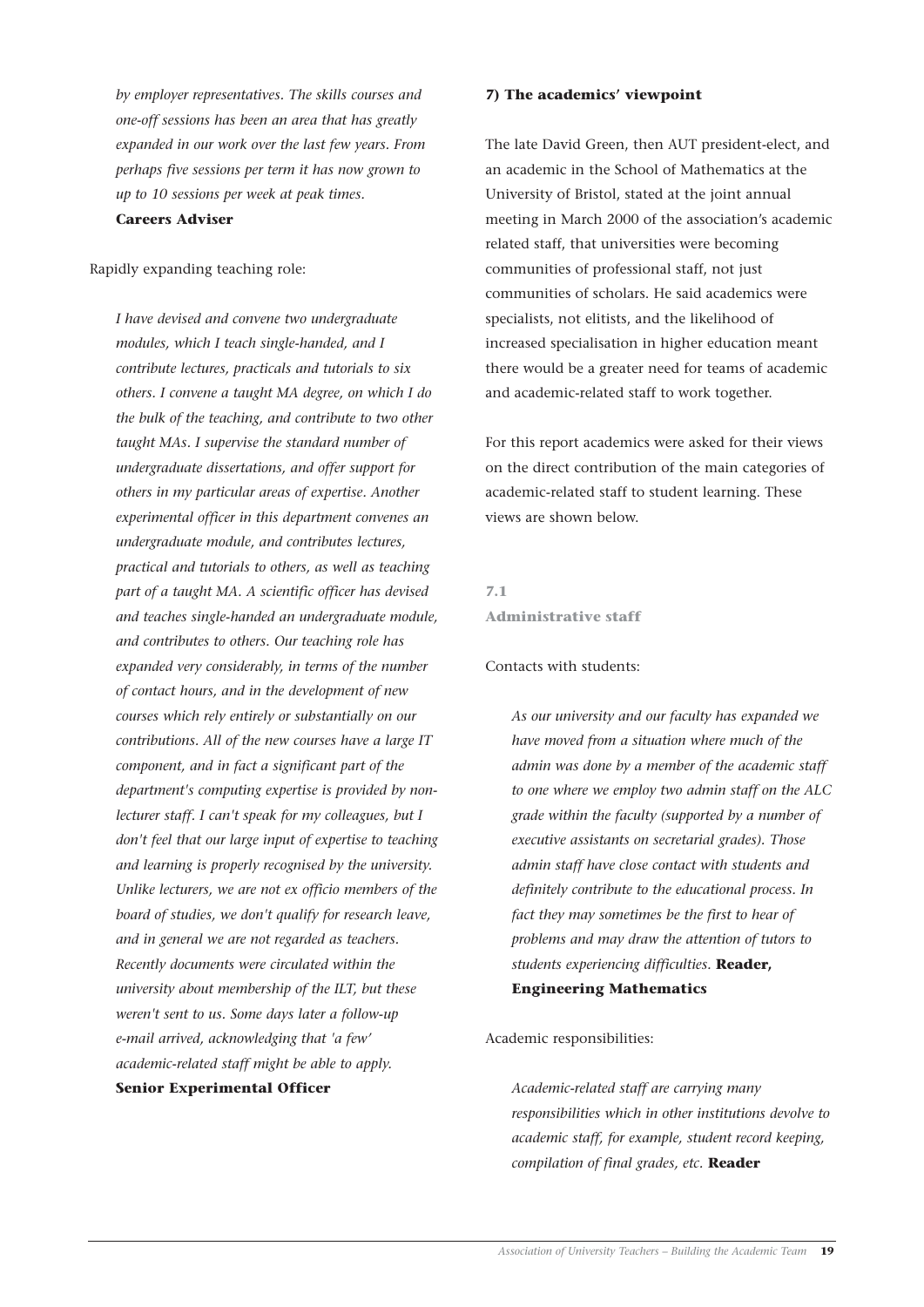*Within the department, both the administrator and the computer officer have a great deal of direct student contact – both are probably better acquainted with the average student than most academic staff are! In addition to helping students by using their own specialist expertise, they both also contribute a lot of 'pastoral care', which helps to enhance student performance.* **Lecturer**

#### Essential knowledge of student needs:

*All our courses are supported by course managers – faculty members who are not academics, and whose central duties relate to administration of course delivery to students, but whose detailed knowledge of the needs of remote students is essential to successful course delivery.* **Lecturer, Open University**

#### A central role:

*Administrative and editorial staff are central to the planning, writing, development and production of all teaching courses (which are largely text-based distance learning materials). Counselling staff based at regional centres are essential to developing learning skills and helping with academic-related problems encountered by students (who are largely mature students, often with family responsibilities). These roles reflect the unique nature of this university and are, by and large, conducted in an exemplary manner in my experience. Teaching in our format would not be remotely possible without these supporting roles.* **Lecturer, Open University**

#### **7.2 Computer staff**

#### Students' first resort:

*As the power, complexity and all pervasive nature of computing in engineering has increased exponentially* *since the 1970s our engineering faculty has built up a team of computer officers. These staff are vital to our teaching effort – without them the computer resources, and particularly the networks and network services (principally WWW and e-mail), would rapidly cease to function. In many ways these staff are more on the front line than a lot of lecturing staff. The students spend a lot of time on computerbased work and whatever goes wrong their first line of resort is to the computer staff. The more effective computer staff are usually excellent teachers in their own right.* **Reader, Engineering Mathematics**

#### Help with projects:

*Computer advisory staff are freely available during working hours to help students. Some of the teaching is done by non-academic computer support staff. An academic-related appointment is used to help prepare computer teaching materials and intranet sites. Help from the computer service department staff has always been particularly useful to final year students doing computer-related projects. The appointment of an 'in-house' computing support officer has made for a more co-ordinated approach to teaching and has contributed to a limited extent to the provision of specialist software.* **Senior Tutor, Engineering**

#### Lecturing partners:

*As more and more modules are taught by computeraided methods, the presence of computing staff as indispensable partners of the lecturing staff is becoming more and more important.* **Lecturer**

#### Importance of training:

*Due to more IT being used, training of staff and students to use available facilities, and helping in the setting up and maintenance of IT equipment and facilities, has become more important.* 

**Lecturer, Marketing and Strategy**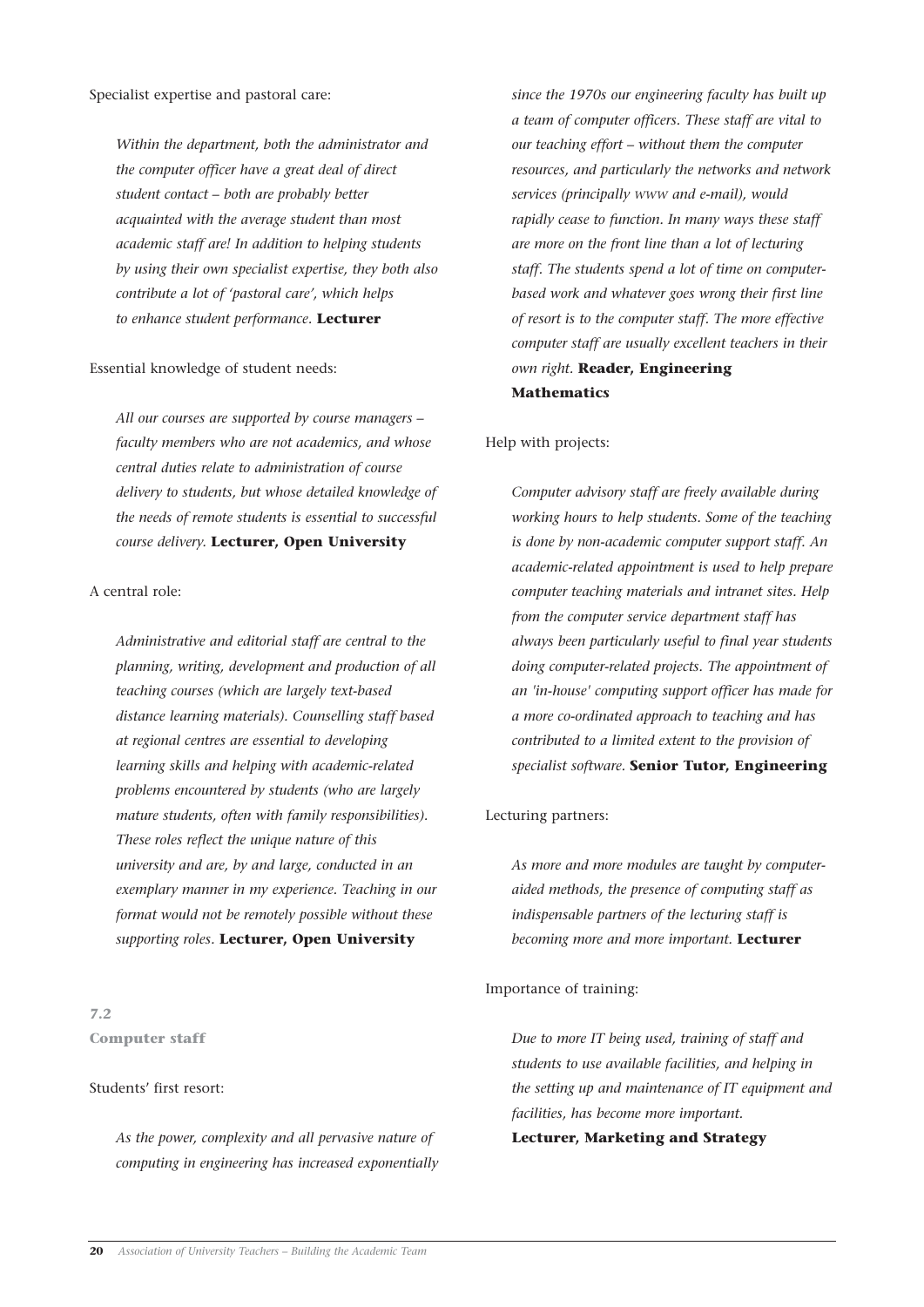*I am the academic responsible for the 10-strong computing support group, which looks after the computing equipment, networking and software for our 500-600 students (as well as most of our academics and researchers). We teach computer science, so the quality of our laboratories is absolutely on the front line in doing this well. In this extremely fast-moving area, these academic-related staff take primary responsibility for ensuring that important new technologies are made available to students for lab exercises and projects.*

**Senior Lecturer, Computing**

#### Dependent on the network:

*No PC these days is 'independent', if only because of central software, file storage, e-mail, web access etc. It becomes VERY clear that facilities for student use are absolutely dependent on the network, whether for services between buildings, e-mail, the web, or others. For learning, students now routinely consult ANY source around the world that a search-engine can find. We on the staff are TOLD where the most useful sources are.* **Head of Department, Engineering**

#### **7.3 Library staff**

#### Consultants to students:

*Over the last 20 years we have increasingly introduced project-based work into all our engineering courses – things like team design exercises and similar practice-based work. These exercises often involve data gathering and background research – our professional grade library staff are often involved as consultants to the student teams in providing these information resources.* **Reader in Engineering Mathematics**

#### Essential workshops:

*Academic-related staff are essential. In my research methods course for MA and MBA students, the students attend two intensive workshops on use of IT given by an academic-related member of information services, and another workshop on use of the library given by a specialist librarian.*

#### **Lecturer, Insurance**

#### Developing research techniques:

*The help of library staff in developing (directly and indirectly) student research techniques is invaluable. It is difficult to teach students in a classroom situation how to use a law library, but the help library staff give in practical terms is immense.* **Lecturer, Law**

#### Direct role:

*Because of our distance teaching remit, until recently our library staff contributed rather little to direct student teaching… but the increasing availability of electronic means of information delivery has hugely increased their direct role with our taught students.* **Senior Lecturer, Statistics**

#### Undergraduate and postgraduate contributions:

*Our music librarian gives induction tours and several lectures on the use of the library to all first year students at the beginning of the autumn semester. She also contributes to our third year undergraduate dissertation module, a couple of seminars on library research tools, and to a core course shared between our postgraduate programmes.* **Lecturer, Music**

#### Tuition in learning resources:

*Library staff provide organised tuition in IT and learning resources to undergraduates and postgraduates in archaeology, ancient history and history. This provision is more extensive than it used*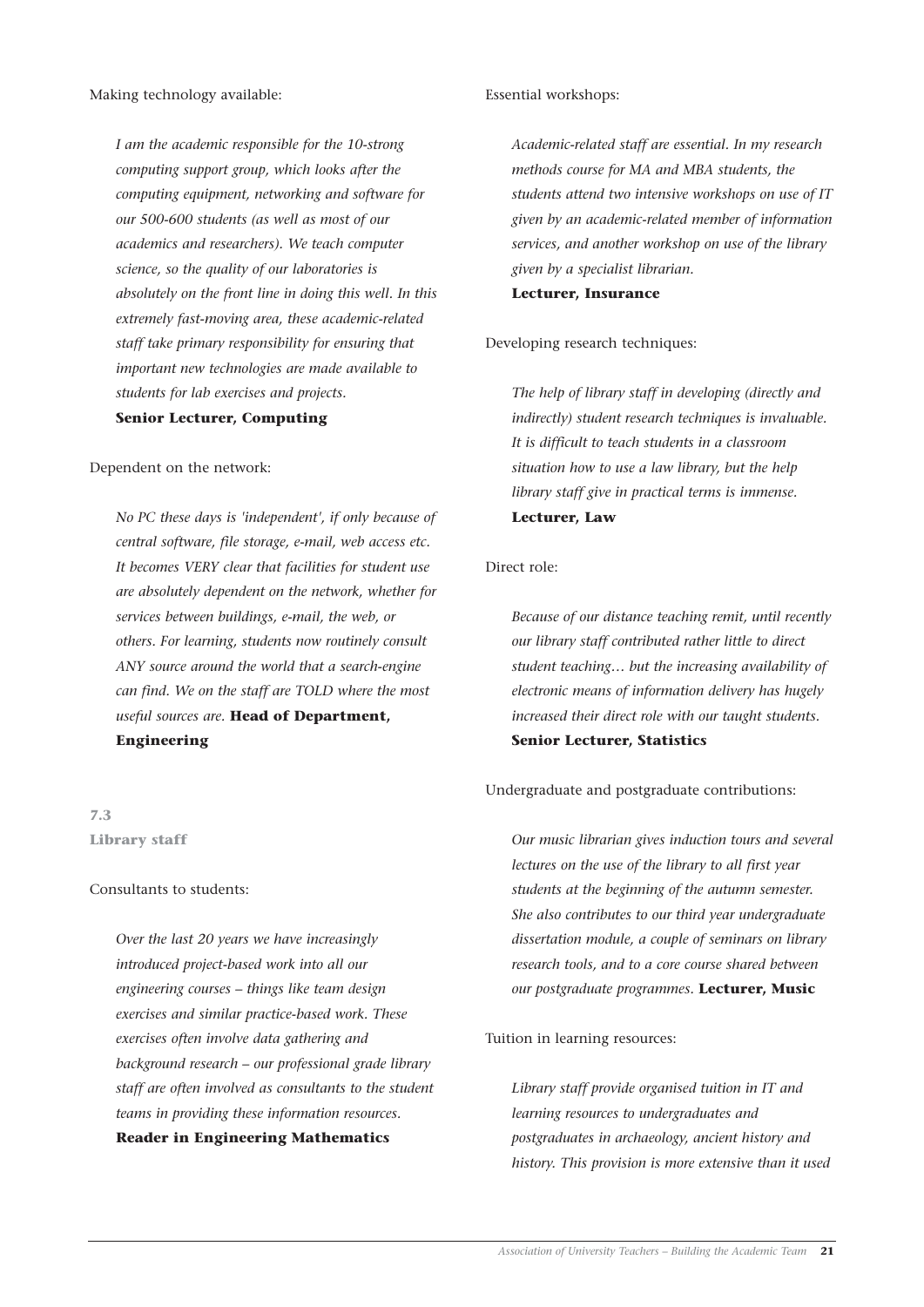*to be and is on a more formal basis.*  **Professor, History and Archaeology**

Help with search strategies:

*Library staff contribute directly to student learning, by assisting with design of search strategies. Also safety staff… and animal technicians often give help, advice and practical training.*  **Reader, Cellular Pharmacology**

Specialist help for students and staff:

*Our specialist librarian sees all first year students in groups of around 10+, shows them round the library, explains the classification system, especially as it relates to books in our subject, and gives them some instruction in using the online catalogue. She encourages inquiries from second-year students planning their 3rd year dissertations, for which they make their own bibliography. Postgraduate students get a lot of help in drawing up their bibliographies. She often draws the attention of academic staff to newly-published items, and forwards e-mails from various sources that she feels may be of interest to academics. Academic staff make constant use of her skills in the use of new online search engines etc when drawing up reading lists. The help we receive from academic-related staff has increased enormously in recent years, mainly because of increased student numbers and new technology in the library.* 

Advanced holders of knowledge:

*Library staff teach not only library skills but wider bibliographic and information-related skills to both undergraduates and postgraduates, including credit-bearing modules for postgraduates. Library staff also sit on our graduate school board to ensure that their perspective on postgraduate affairs is heard. All these contributions are, at least as formal activities, relatively recent. Of particular importance here is the IT revolution in information provision,*

*which has made the subject librarians the most advanced holders of knowledge regarding access to databases, bibliographical sources and other scholarly methods, often well in advance of the academic staff, especially the older ones.*  **Senior Lecturer, History**

Increased involvement in student learning:

*Academic librarians are increasingly directly involved in student learning through teaching library and information skills to groups of students, and by providing one-to-one assistance on the library information desk. Probably three-quarters of the librarians in this university take turns in this type of work. A slightly smaller proportion of the computing services staff do similar work on the IT side. Often library and computing services staff deliver training in 'double harness'.* **Lecturer**

#### Creating pathways to knowledge:

*With more emphasis on students carrying out their own investigations for coursework, a well organised library (physical and virtual) and knowledgeable and motivated library staff are vital. Students, I know, get valuable training and one-to-one support when they are trying to identify appropriate resources to help them perform well in their academic work. With the blend of print and electronic resources available, it is even more important that there are people who are able to save the time of students and academics by identifying the most useful resources and creating pathways to them. With their broader knowledge of what's available, the librarians can collaborate with academics to make the best use of available funds to support learning, teaching and research. They can also help stimulate students to evaluate what they find and analyse the way they approach problems.* **Lecturer, Information Studies**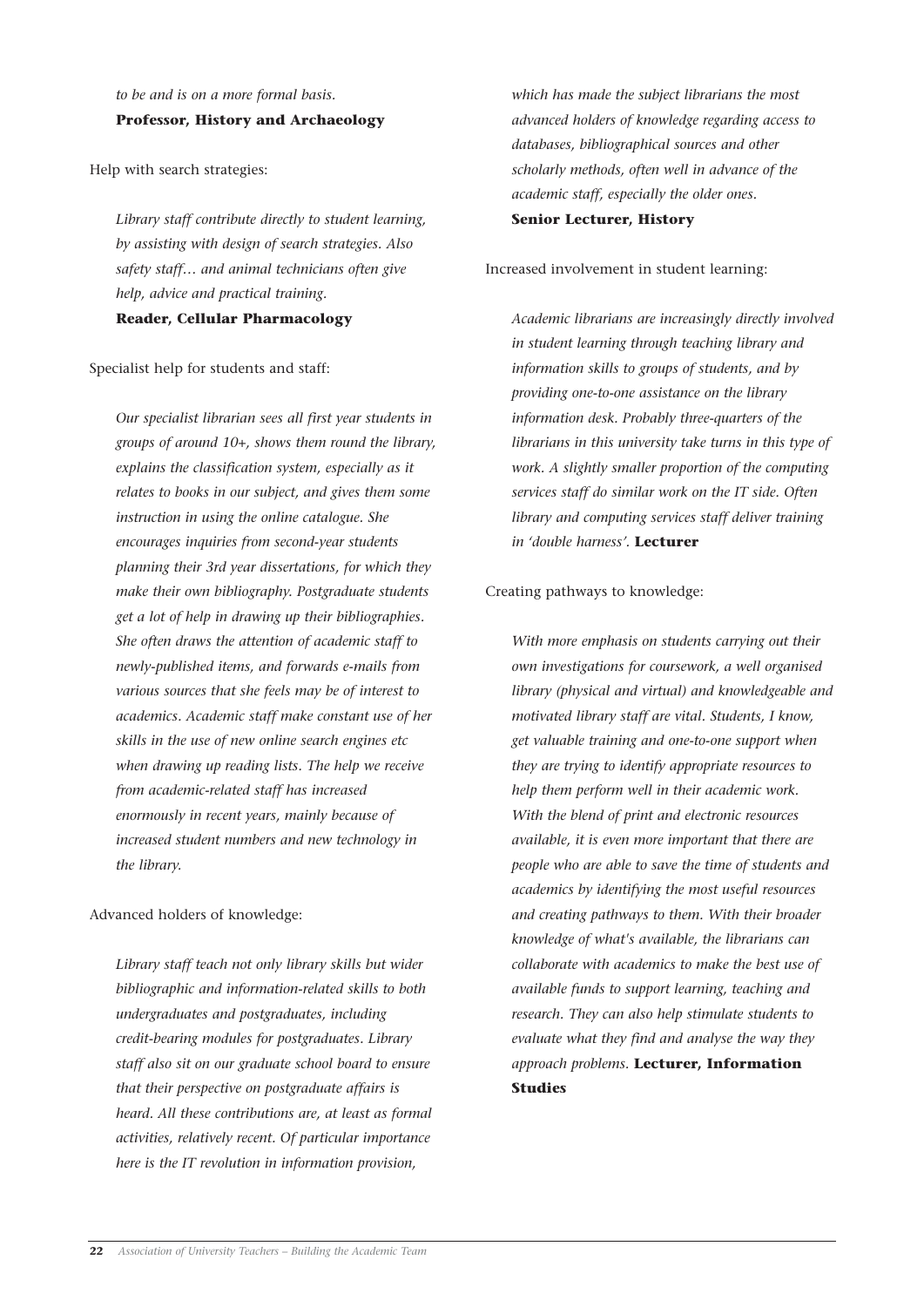**7.4 Other-related staff**

#### Skills teaching:

*Staff from the student learning centre co-teach workshops with academic staff on topics such as oral presentations, reading skills, time management. Collaboration is at the planning level and delivery, so that generic material can be tailored to the subject context. Library staff are involved in information technology teaching. Involvement has increased with the emphasis on transferable skills and a recognition that the nature of the student intake has changed so that what was previously taken for granted is now taught. I have found the input from these staff essential to developing teaching in the area of skills. They are far better qualified to teach this stuff than I am, my contribution is to relate it to the subject of history. It is a sensible division of labour to draw on this expertise, and it is unfortunate that many of these people are on fixed-term contracts with no guarantee that they will be retained.* 

#### **Lecturer, Economic and Social History**

Help with experimental work:

*We have an electronics workshop member who is academically-related. I have been able to send thirdyear project students to him for advice and help with designing, building and testing circuitry which forms an integral part of their experimental work. I think he does a fair amount of this sort of thing, and is much valued. I believe in future we are going to be using these skills on a more formal basis.*

#### **Lecturer, Physics and Astronomy**

#### Support for students on placements:

*Staff in the partnership office train teachers to mentor students on placements, provide handbooks and guidelines for school placements, organise training sessions, and give lectures on school-based work. They are now much more responsible for*

*training of mentors in schools and documentation than before.* **Senior Lecturer, Education**

#### Undergraduate teaching:

*Our experimental officer has contributed to the teaching of one undergraduate module this year (about 75% of the module).* **Head, Music Department**

#### Undervalued resource:

*The vehicle of the web has meant we can't rely upon academic content focused delivery but we have to incorporate the skills of academic-related and administrative staff. These rapid changes in higher education make some of our staffing grades rather obsolete and this is an issue that needs to be addressed. I think your report should mention that in certain departments… even secretarial staff are developing capability that is very advanced and a major resource that can be significantly undervalued.* **Director, Entrepreneurship Centre**

#### **7.5 General contributions**

#### Valuable interaction:

*It is very valuable to have colleagues who know the ropes and can interact with students in a less formal role than academics, providing feedback to course conveners on student questions or responses to aspects of the coursework, early warning signs of academic or personal difficulties experienced by students.* **Lecturer, Zoology**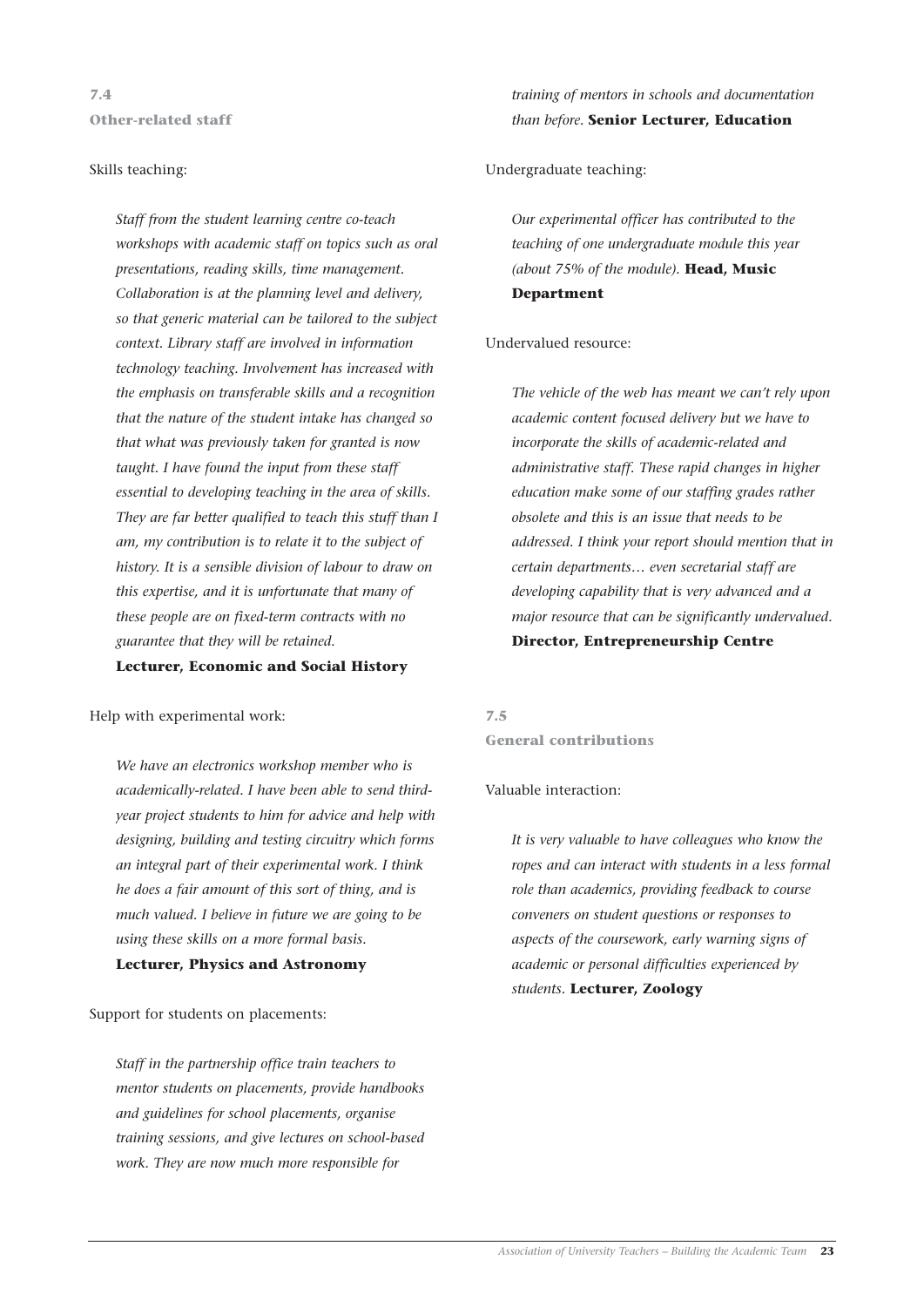#### Hands-on teaching:

*In drama this happens in two ways: 'hands-on' teaching of theatre crafts options, for example, lighting and sound operation and design; and overseeing of students on the technical theatre team when engaged in productions.* **Head of School, Drama and Music**

#### Supervision and marking:

*On the courses which I teach, academic-related staff supervise and first-mark laboratory reports. The reports are subsequently second-marked by academic staff.* **Lecturer**

#### **7.6**

**Changes in role of academic-related staff**

#### Direct input:

*Academic-related staff have gradually been contributing more and more over the years as the use of new technologies has increased, and individual lecturers do not have the time to keep up with every new development. It is far more efficient to bring in the academic-related person with the relevant expertise. Academic departments which can afford it have appointed computer officers who not only maintain the machines and networks, but often have a direct input into specific modules. Often these people build up a good knowledge of the subject speciality of the department, even if they did not have it before taking on the post. The boundary between 'teaching' and academic-related staff is, in many cases, becoming a 'grey area' rather than clearly demarcated.* **Lecturer, Insurance**

#### More team work:

*Academic-related staff tend to have a more senior role in terms of project management across, not just individual courses, but across programmes; they are*

*often responsible for supporting new academics in their roles and guiding them through processes. Their role has not formally changed, but far more constructive and flexible practices are now operating with more team work between administrators of all kinds and academics. We work very closely together.*

#### **Senior Lecturer, Open University**

#### **(8) Conclusion**

**8.1 The employment of academic-related staff**

Academic-related staff play a key role in supporting and complementing the work of their academic colleagues. From this stems the AUT's long-held policy that the salary and grading of academic-related staff should be linked to that of academics.

This report has produced strong evidence that academic-related staff are increasingly part of the academic team delivering higher education. This role has increased, and will increase further, because of the rapid recent and planned future growth in student numbers. It will also increase with the growing use and importance of ICT.

It follows from this that the future employment structure for staff in higher education should clearly link all academic and academic-related staff. This link exists in the pre-92 higher education institutions, and the AUT is strongly committed to retaining it. The AUT is also strongly committed to the introduction of such a link in the post-92 sector, and since 1995 it has been seeking harmonisation of pay scales for academic and academic-related staff throughout the UK higher education sector.

The AUT has clearly stated since the publication of the Bett report that the link between academic and academic-related staff is non-negotiable. It considers that all academic-related staff should be included with academic staff in the academic sub-Council, rather than in the 'non-academic' sub-Council.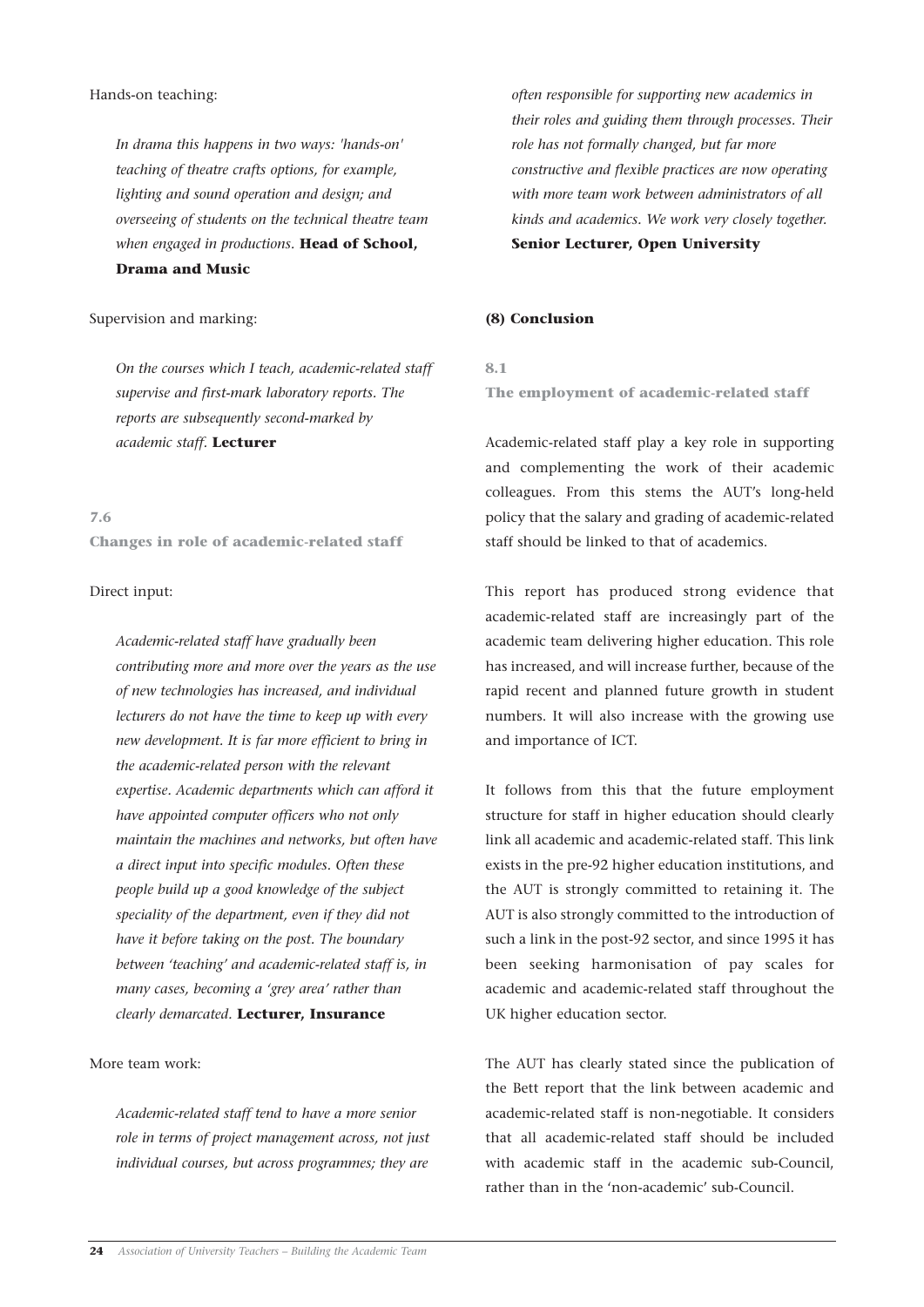#### **The accreditation of academic-related staff**

It follows from sections 5, 6 and 7 of this report that many academic-related staff could be, and are, eligible for membership of the Institute for Learning and Teaching in Higher Education (ILT). The more inclusive approach towards membership now being adopted by the ILT will make a large number of academic-related employees, especially computer and library staff, eligible to apply. The ILT says it is trying to see membership categories as widely as possible, for teaching staff, information services staff, learning technologists, and staff developers working with teaching staff. For example, teaching can include open learning, virtual learning, and team-based learning.

The AUT is in favour of group-based membership of the ILT, where any group of staff – academic and academic-related, full- or part-time, permanently or casually employed – has successfully been through any recognised form of external validation of their course(s). The evidence of the validation showing a satisfactory or better outcome could be submitted as the basis for each individual in that whole group applying for and being admitted to the ILT, without further onerous demands. However, the Institute is currently unwilling to adopt this approach to membership.

#### **8.3 Parallel accreditation**

Not all academic-related staff, particularly administrators, make a direct contribution to student learning, but they have a vital role in complementing the work of the academic team. The AUT is strongly opposed to any measure which would create divisions between academic and academic-related staff, or among academic-related staff on the basis of the extent to which they contribute to academic activities. The AUT is currently exploring the

possibility of creating a parallel system of accreditation for administrative staff which would allow their professionalism to be formally recognised and accredited by either the ILT or some other appropriate body.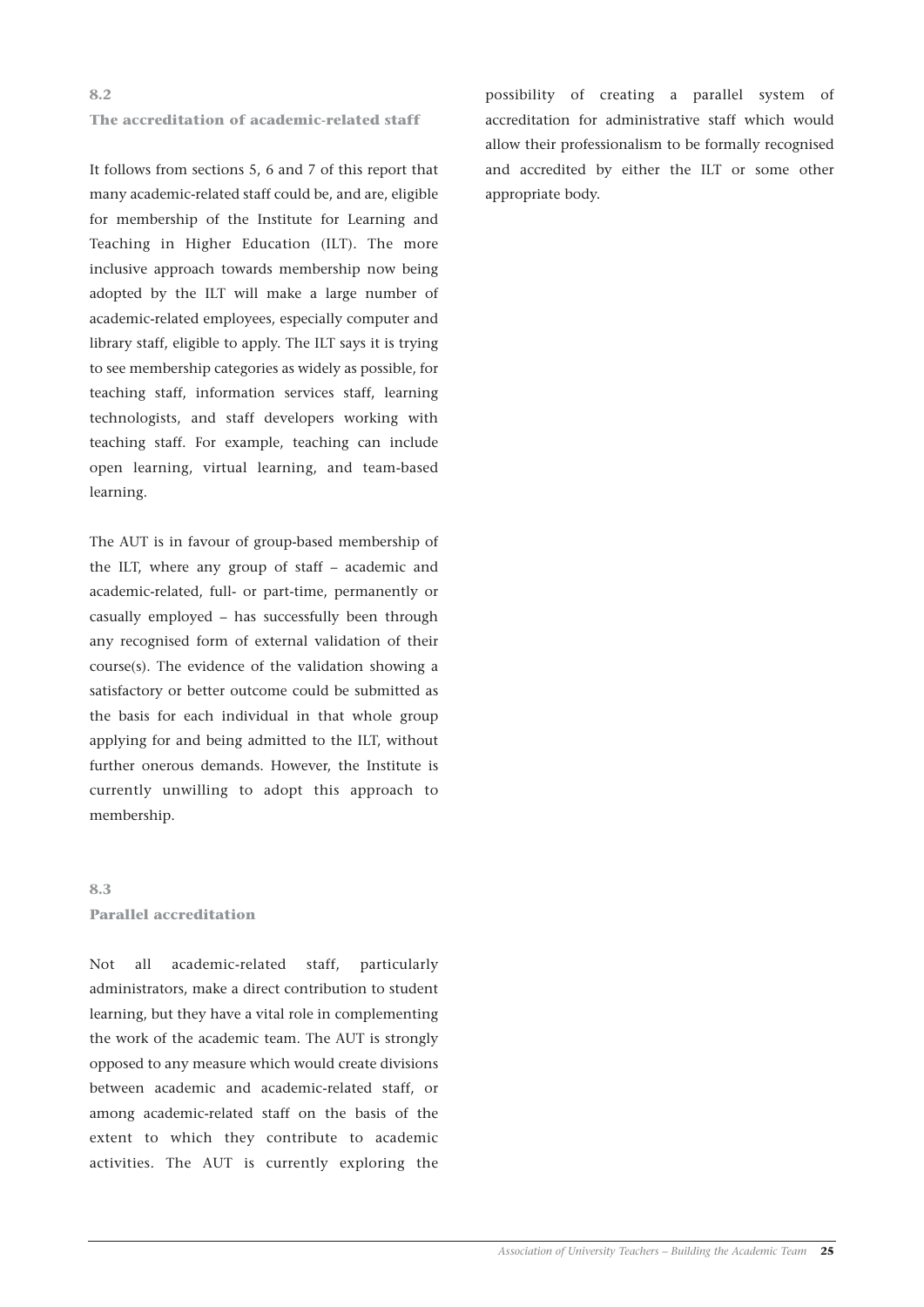**Appendix 1: Workshop questionnaire**

#### **ASSOCIATION OF UNIVERSITY TEACHERS**

#### **Administrative, Computer and Library staff annual meetings**

#### **Thursday 30 March 2000 – Bankside House, 24 Sumner Street, London SE1 9JA**

#### **Building the academic team**

#### **Workshop questionnaire**

There will be workshops in the afternoon for each staff group – administrative, library and computer – on the extent to which they contribute to the academic team. We have prepared this questionnaire to enable you to participate as fully as possible in the workshop you attend, and to make the meeting as effective as possible. Please think about these questions before attending the workshop. There are spaces after each question for your comments.

The amount academic-related staff contribute directly or indirectly to the provision of higher education varies. And many academic-related staff do not contribute directly at all to student learning in their institution. We hope these workshops will provide a snapshot of current practice in higher education which will enable the association to improve the way it represents academic-related staff. Please use examples, where possible.

After the annual meetings, the association will be preparing a document on the contribution of academic-related staff to the delivery of higher education. The document will be based on the content of the joint meetings and these workshops. It will also make use of the analysis of the labour market for academic-related staff which is included in this delegate pack, and a wider analysis of how higher education is, and will be, provided.

Your academic-related staff group:

| $\Box$ | Administrative  |  |
|--------|-----------------|--|
|        | $\Box$ Computer |  |
| ⊔      | Library         |  |
|        | Other:          |  |
|        | Job title:      |  |
|        |                 |  |
|        | Institution:    |  |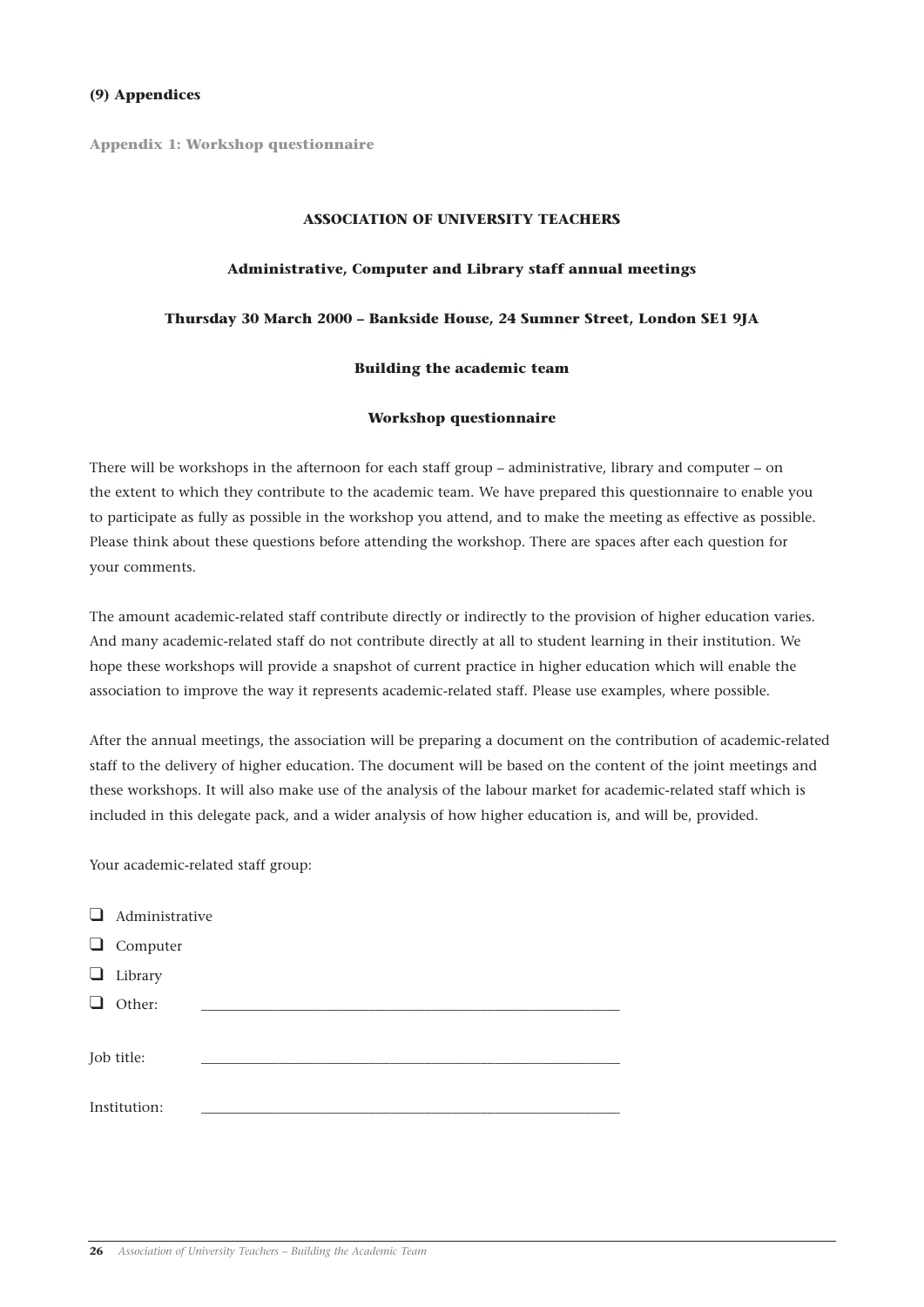**1 In what ways – directly or indirectly – do you and colleagues with similar roles contribute to student learning at your institution?** 

**2 Has the extent to which you and colleagues with similar roles contribute to student learning changed in recent years at your institution? In what ways?**

**3 Do you think the extent to which you and colleagues in your staff group contribute to student learning will change in the next five to ten years? In what ways?**

**4 What professional accreditation – if any – do you have?**

- **5 What professional accreditation if any would you like to have, or think would be most appropriate to your job?**
- **6 What other issues do you think are relevant to the theme of academic related staff and building the academic team'?**

Please complete before the workshop and hand in at the annual meeting, or send by 7 April to: **Stephen Court, AUT, 25-31 Tavistock Place, London WC1H 9UT Fax: 020 7670 9799, E-mail: stephen.court@aut.org.uk**

**Thank you**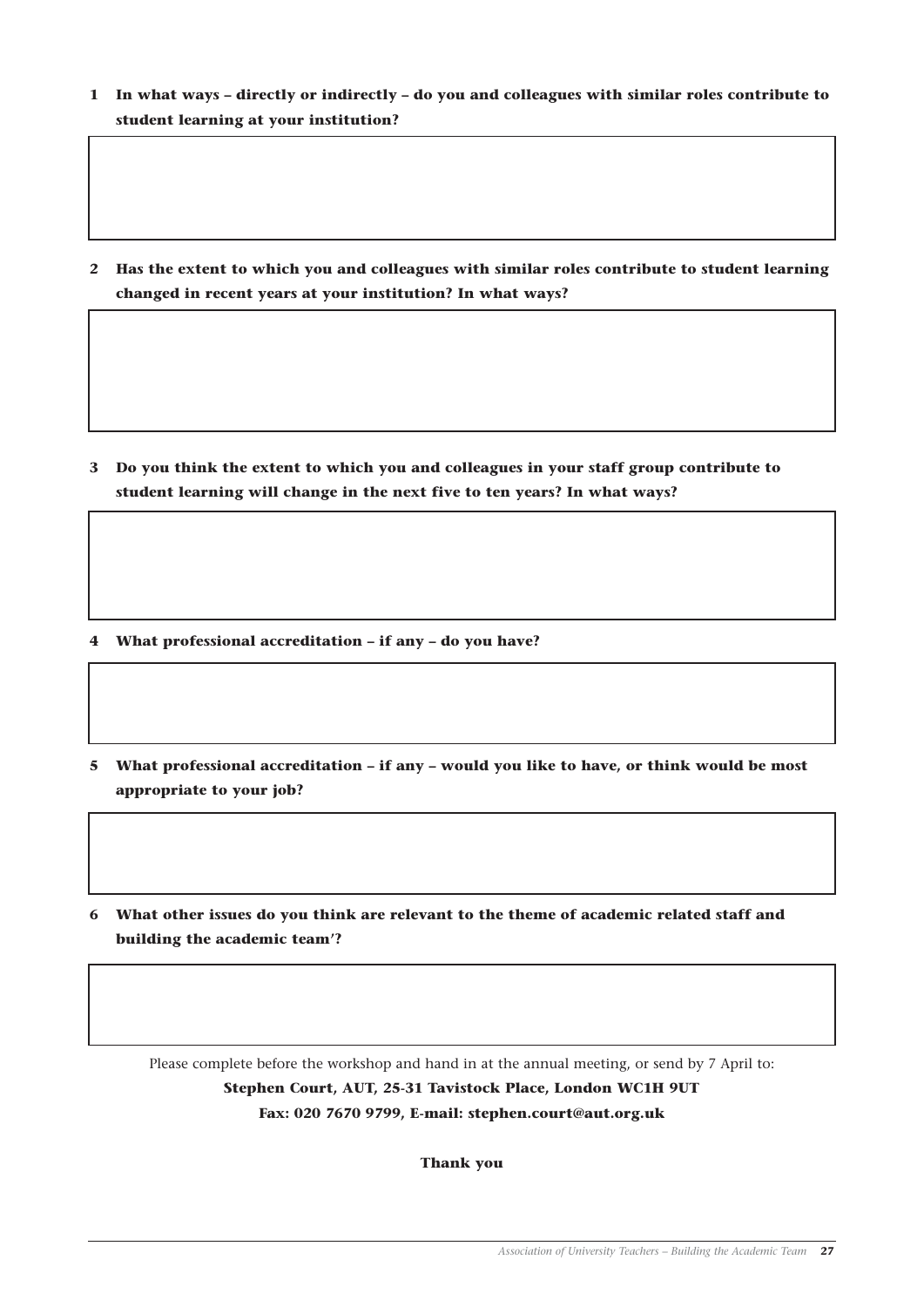**Appendix 2: E-mail questionnaire**

#### Dear academic staff

The AUT is putting together a document on the contribution of academic-related staff (administrators, computer staff, librarians) to the delivery of higher education. The document is called 'Building the Academic Team', in recognition of the increasingly team-based provision of HE.

We now need evidence from academic staff on the ways academic-related staff are involved in providing higher education, alongside academic staff.

If you can spend a few minutes answering the following questions, we would be grateful. Your responses need only be a few sentences. Please e-mail back to **stephen.court@aut.org.uk**.

- 1 In what ways do academic-related staff contribute directly to student learning at your institution? Please provide examples from your experience where possible.
- 2 Has the extent to which academic-related staff contribute to student learning at your institution changed in recent years? In what ways? Please provide examples where possible.
- 3 Any other relevant comments.

Your institution:

Your job title:

**Stephen Court** Senior Research Officer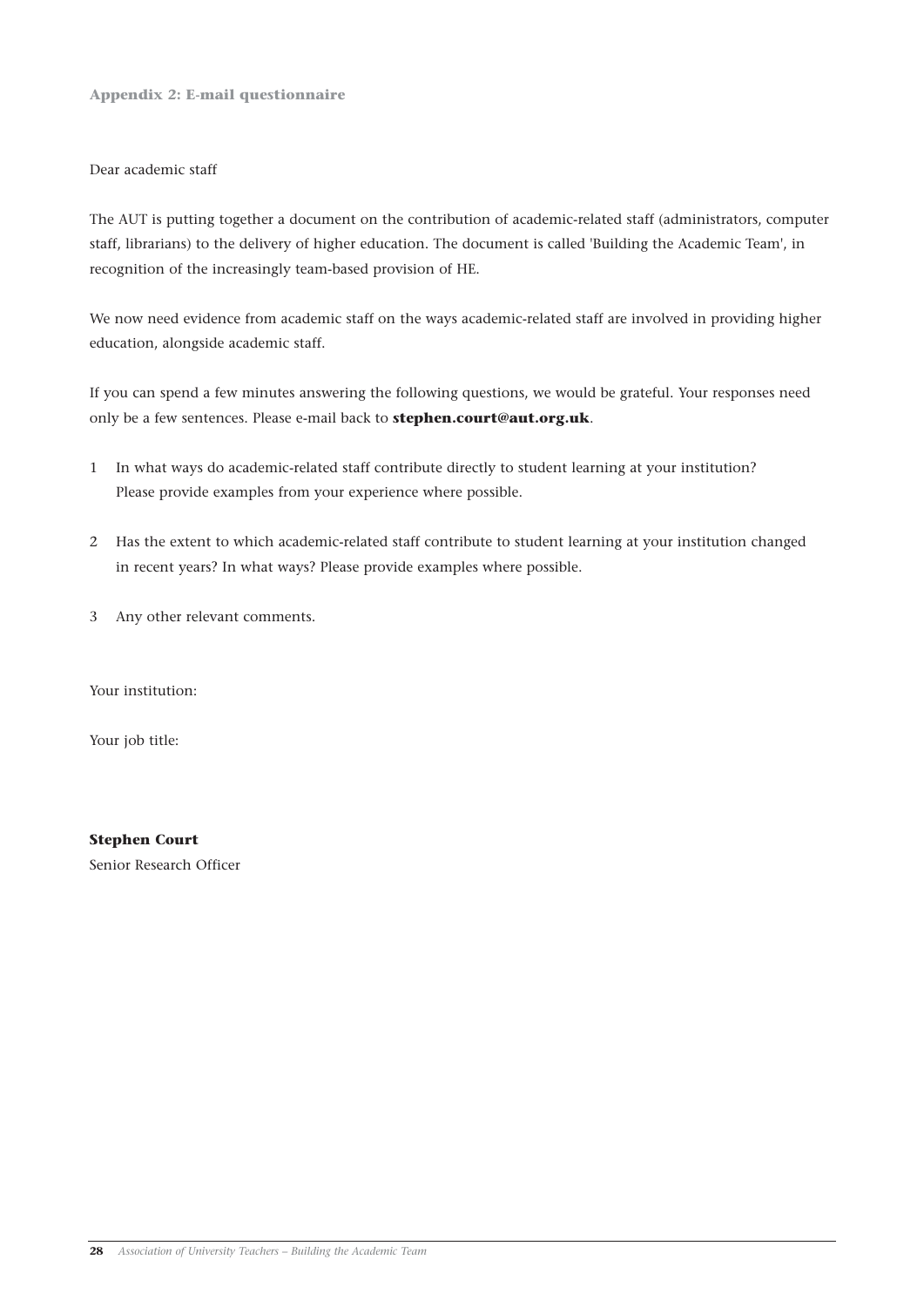**Appendix 3: The labour market for academic-related staff in UK higher education** 

#### **Summary**

An informal survey of academic-related staff recruitment policies was carried out by e-mail. The results (taken in conjunction with previous research) indicate that the majority of academic-related staff are recruited from national or international labour markets. Some recruitment of part-time staff is carried out in local labour markets. This is more likely to reflect the geographical mobility of part-time employees *per se* than the nature of the labour market for academic-related staff.

#### **Background**

The Bett report on pay and conditions in UK higher education suggested certain criteria for the allocation of staff to the proposed academic and 'non-academic' sub-Councils. A significant consideration would be differences between those sorts of staff normally recruited in national (or international) labour markets, and those normally recruited in local labour markets.

A survey of the advertising policies of institutions' personnel departments was therefore carried out in order to determine whether academic-related posts are advertised in national or local media. This paper contains the results of that survey. Data from a previous analysis of administrative staff job advertisements and from an analysis of advertisements in specialist library and computing media are also presented.

#### **The survey**

A survey of academic-related staff recruitment policies was carried out during December 1999 and January 2000. An *Update* article and an e-mail circular requested the information from local associations, and 21 responses from pre-1992 institutions were received. The reports came from members who were either directly involved in recruitment or who had consulted their personnel departments. The responses were not exhaustive, for example, even where advertising for librarian posts in specialist media was not reported, it is likely that this does occur to some extent. Where possible, follow-up e-mail and telephone enquires were made. 'National' media refers here to UK-wide media. The use of Scottish and Welsh media is described where it arises.

#### **Results**

The responses are summarised in a table at the end of this appendix. Since the sample was not selected on a representative basis, the results are indicative only. Nevertheless, the results are consistent enough to allow reliable conclusions to be drawn.

#### **(a) Overall results**

- All higher education institutions (HEIs) responding to the survey advertise nationally for the majority of academic-related posts.
- This includes grade 1 and 2 posts on the pre-92 ALC (administrative, library and computer staff) salary scales *(see section 11)*.
- Seven HEIs out of the sample (32%) reported that they advertise a limited number of posts locally. These are usually lower grade part-time administrative and library assistant jobs.
- None of the HEIs reported only advertising locally for academic-related posts.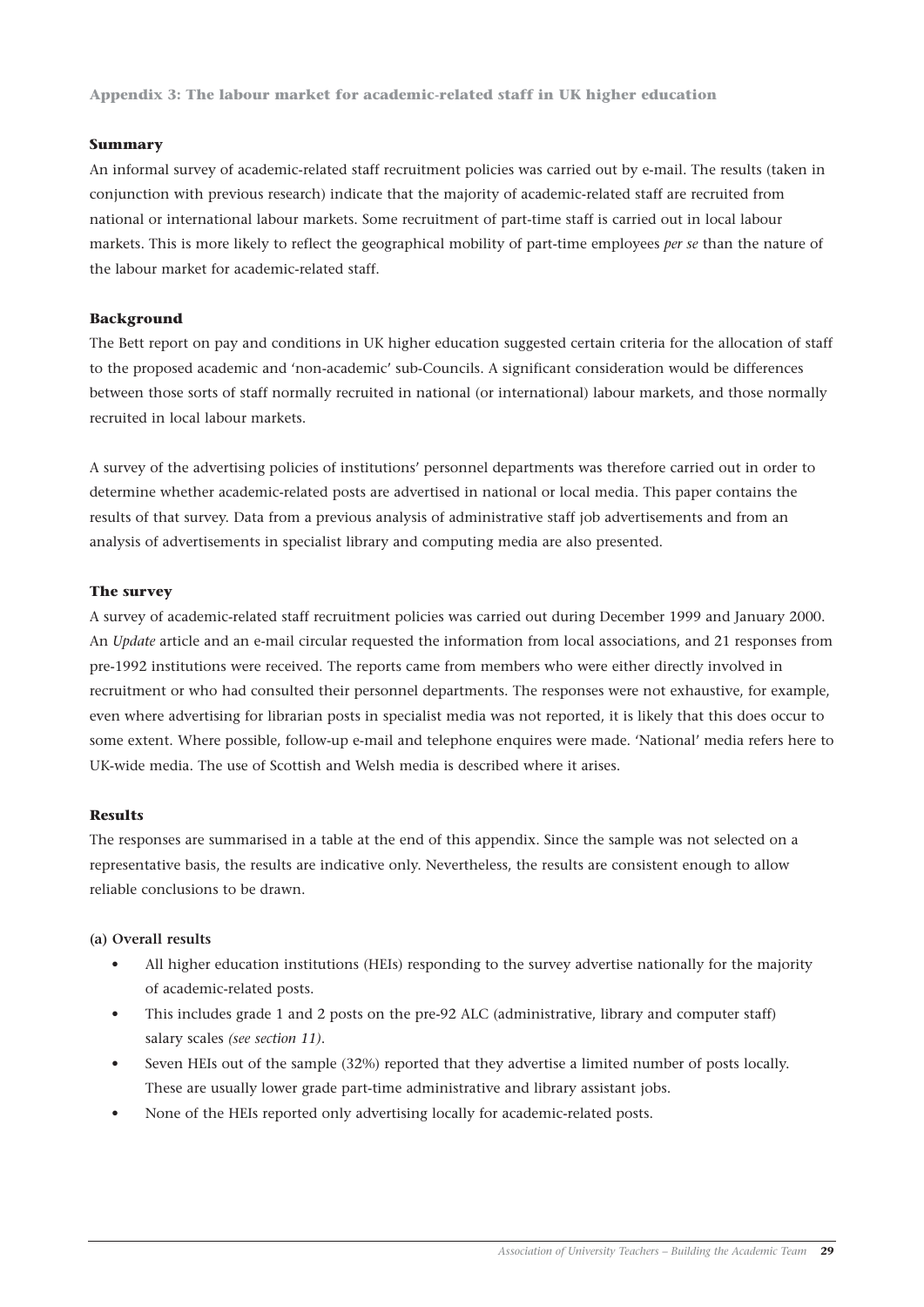Previous research by the AUT confirms the overall survey results. Job advertisements placed in the *Guardian Higher* and the *Times Higher Education Supplement (THES)* were counted over a nine-week period, 31 August 1999 – 29 October 1999. A comparison was made between the proportion of academic-related, academic, and research posts advertised, and the proportion of academic-related, academic, and research staff in post as found by the Bett staff survey. If academic-related posts were being advertised in the local press to a significant extent, one would have expected a different proportion of academic-related national job adverts to the proportion of academic-related staff in post. However, similar results were obtained *(see table one)*.

| Table one: staff numbers and job adverts                                                                                |            |        |  |  |  |  |  |  |
|-------------------------------------------------------------------------------------------------------------------------|------------|--------|--|--|--|--|--|--|
| Number of job adverts in the<br><b>Staff numbers by job category</b><br>national press by job category<br>(Bett report) |            |        |  |  |  |  |  |  |
| <b>Academics</b>                                                                                                        | 67%        | 62%    |  |  |  |  |  |  |
| <b>Researchers</b>                                                                                                      | <b>19%</b> | 26%    |  |  |  |  |  |  |
| <b>Academic-related</b>                                                                                                 | 14%        | $12\%$ |  |  |  |  |  |  |

#### **(b) Administrative staff**

- 100% of those institutions which provided information reported national advertising for administrative staff.
- Many institutions operate a 'default policy' of advertising for administrative staff in the *Guardian Higher*. Departments often have to meet the cost of additional adverts in local press.
- 18% of those institutions which provided information advertised locally for part-time administrative posts because they are thought likely only to attract people living in the local area, although this is done in conjunction with national advertising.

The analysis of job adverts in the *Guardian Higher* and the *Times Higher Education Supplement (THES)* indicates that administrative posts at all grades are advertised nationally. The administrative posts were broken down by grade on the pre-92 ALC scale. Where a post was advertised across two grades, for example grade 1/2, it was recorded under the lower grade. Grade 1 and 2 posts make up 63.5% of administrative staff posts advertised in the national press. Table two displays the results.

| Table two: nationally advertised administrative job adverts by grade            |      |      |    |                |    |   |            |  |  |  |
|---------------------------------------------------------------------------------|------|------|----|----------------|----|---|------------|--|--|--|
| 3<br>5<br>ALC grade<br>2<br><b>Total</b><br>$\overline{\mathbf{4}}$<br>6        |      |      |    |                |    |   |            |  |  |  |
| <b>Number of adverts</b>                                                        | 50.5 | 43.5 | 30 | $\overline{4}$ | 15 | 5 | <b>148</b> |  |  |  |
| 34.1%<br>20.3%<br>% of total<br>$10.1\%$<br>$3.4\%$<br>100%<br>29.4%<br>$2.7\%$ |      |      |    |                |    |   |            |  |  |  |

In order to compare the prevalence of academic-related staff adverts in the national as opposed to local press, adverts in the London *Evening Standard* and the *South London Press* were counted. Only two advertisements for administrative posts on the ALC scale were found, both grade 1/2 and both placed during week two of the analysis (6–10 September) which was the heaviest week for HE advertising. This is clearly not a precise comparison, but at least 20 London administrative posts were advertised in the national press during the period under study.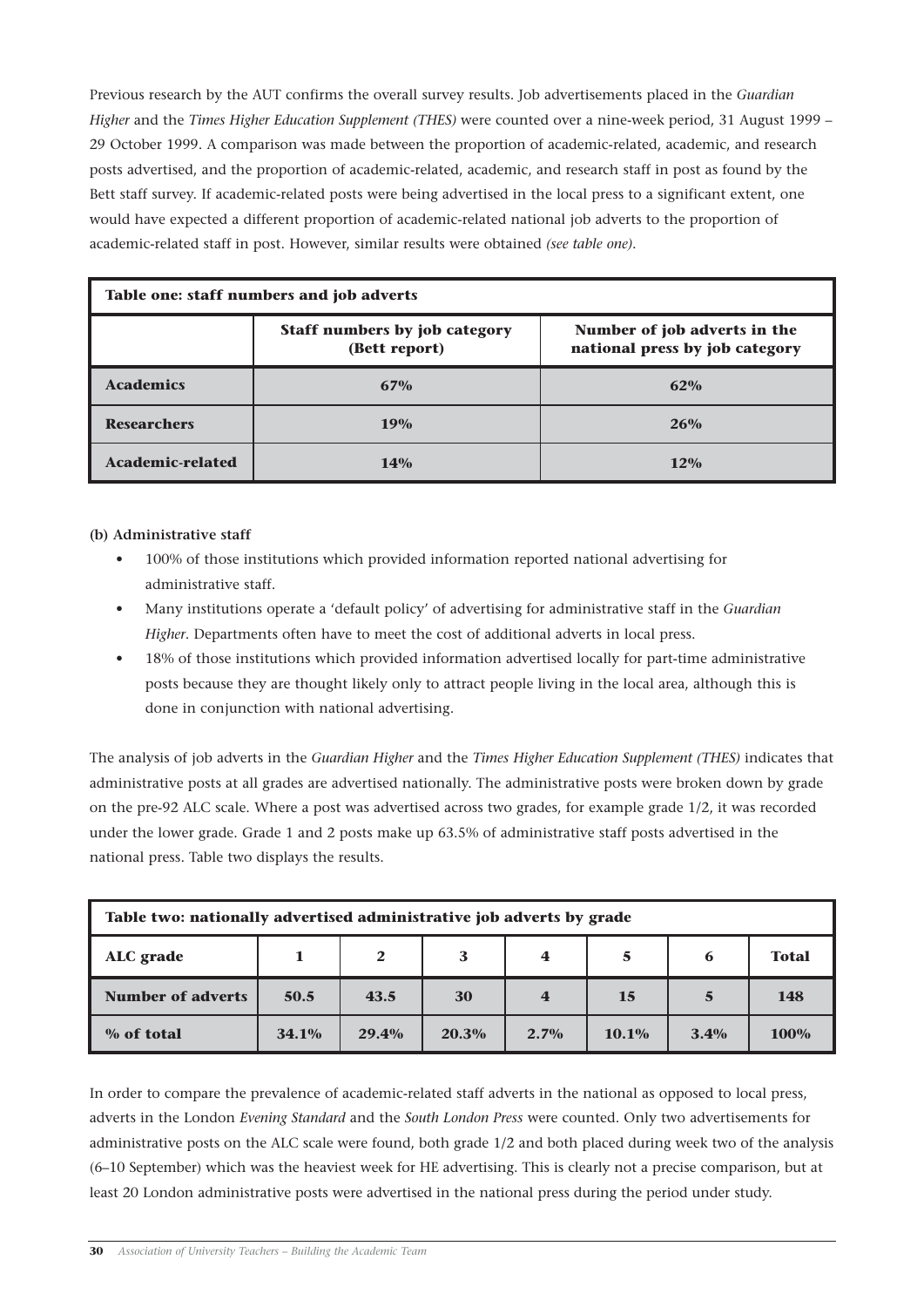Because employers recruiting computer and library staff tend to advertise in specialist national media, or specialist sections of national media, the analysis described above reported relatively few advertised computer and library posts in higher education.

#### **(c) Library staff**

- 100% of those institutions which provided information reported national advertising for library staff.
- 41% of those institutions which provided information reported that librarian posts are advertised in specialist media.
- An average of 25% of all Library Association (LA) Library and Information Appointments and LA JOBNET adverts sampled over a two month period were for higher education posts.
- 12% of those institutions which provided information advertised locally for part-time library assistant posts.

#### **(d) Computer staff**

- 100% of those institutions which provided information reported national advertising for computer staff.
- 50% of those institutions which provided information reported that computing posts are advertised in specialist media.
- Many respondents pointed out that computing staff often have similar qualifications to academic staff (typically PhDs) and are consequently recruited in the same national labour markets (for example, software designers).<sup>4</sup>
- Some computing staff are recruited in international labour markets.
- An average of 52% of jobs advertised on the IT section of the *Guardian*'s *JobsUnlimited* web site sampled over a two month period were for higher education posts.

#### **Conclusions**

The results strongly suggest that administrative, computer, and library staff are recruited from national, and sometimes international, labour markets. The increasing use of university web sites and the *jobs.ac.uk* web site to advertise academic-related jobs adds to the international dimension of recruiting academic-related staff. Where recruitment from local labour markets takes place, ie for lower grade part-time ALC posts, it is not so much the nature of the labour market for these staff which is influencing recruitment policy but the geographical mobility of part-time employees in general. These employees may have another employer, are disproportionately women and are often women returning to work after a maternity break. Data from the Bett staff survey indicate that 73% of part-time academic-related staff are female.<sup>5</sup>

The results of both the present analysis of recruitment policies and the previous study of job adverts lend support to the proposition that academic-related jobs are now crossing traditional boundaries. Some posts traditionally classified as academic-related are now advertised on research and academic scales. In particular, reports from local associations indicate that the teaching content of much of the work produced by computing staff is, in effect, indistinguishable from academic work, and the qualifications required for such posts place many staff in the same labour market as academic staff. Computing and library staff are essential to learning and teaching processes and their integration into academic work is likely to increase with the further development of distance and on-site web-based learning programmes.

\_\_\_\_\_\_\_\_\_\_\_\_\_\_\_\_\_\_\_\_\_\_\_\_\_\_\_\_\_\_\_\_\_\_\_\_\_\_\_\_\_\_\_\_\_\_\_\_\_\_\_\_\_\_\_\_\_\_\_\_\_\_\_\_\_\_\_\_\_\_\_\_\_\_\_\_\_\_\_\_\_\_\_\_\_\_\_\_\_\_\_\_\_\_\_\_\_\_\_\_ 4 Out of the 13 members of staff in one university computing staff group described in a response to the survey, nine had PhDs and two were studying for PhDs.

<sup>5</sup> Independent Review of Higher Education Pay and Conditions, 1999. Appendix D, p32.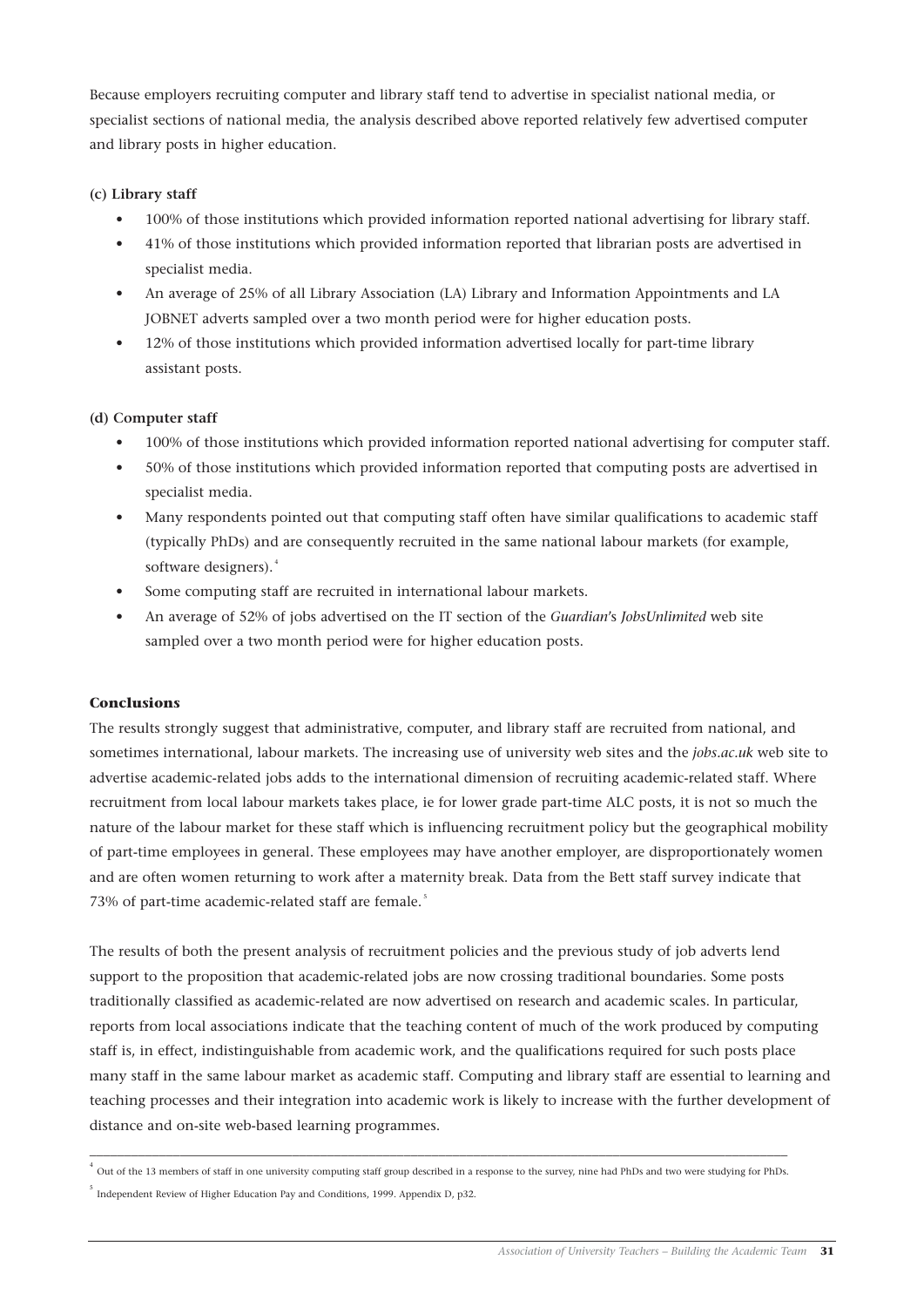#### **Local association reports on media used by HEIs in academic-related staff recruitment**

| HE institutions (pre-92 only) | <b>Administrative staff</b>                            | <b>Library staff</b>                                                                | <b>Computer staff</b>                                        |
|-------------------------------|--------------------------------------------------------|-------------------------------------------------------------------------------------|--------------------------------------------------------------|
|                               |                                                        |                                                                                     |                                                              |
| Aberdeen                      | Scottish media; jobs.ac.uk;<br>occassional local press | Specialist media; jobs.ac.uk;<br>Scottish media                                     | Specialist media; jobs.ac.uk;<br>Scottish media              |
| <b>Bangor</b>                 | National                                               | National                                                                            | National                                                     |
|                               |                                                        |                                                                                     |                                                              |
| <b>Bradford</b>               | $\star$                                                | LA Record Supplement                                                                | $\star$                                                      |
| <b>Dundee</b>                 | Guardian; Scottish                                     | $\star$                                                                             | $\star$                                                      |
| Durham                        | National media;                                        | National media;                                                                     | National media;                                              |
|                               | university web site                                    | university web site                                                                 | university web site                                          |
| Glasgow                       | National                                               | National                                                                            | National                                                     |
| <b>Imperial</b>               | $\star$                                                | $\star$                                                                             | Guardian; jobs.ac.uk;<br>specialist media                    |
| <b>Kings</b>                  | Guardian; jobs.ac.uk                                   | Guardian; jobs.ac.uk;<br>specialist media                                           | Local; national                                              |
| Lancaster                     | Local; national                                        | Local; national                                                                     | National; regional (e.g. Western                             |
|                               |                                                        |                                                                                     | Mail, not local); specialist media                           |
| Lampeter                      | Guardian; THES                                         | Guardian; THES; specialist media                                                    | Guardian                                                     |
| <b>Leeds</b>                  | Guardian                                               | Guardian                                                                            | Guardian Online;<br>specialist media                         |
| Loughborough                  | $\star$                                                | $\star$                                                                             | Guardian, THES; Manchester<br>Evening News; specialist media |
| <b>Manchester</b>             | Guardian; THES                                         | Guardian; THES                                                                      | $\star$                                                      |
| <b>Newcastle</b>              | Guardian; Independent; THES                            | Guardian; specialist media;<br>jobs.ac.uk; part-time posts locally specialist media | University web site; Guardian;                               |
| OU                            | Univeristy web site; Guardian;                         | University web site; Guardian;                                                      | National                                                     |
|                               | specialist media                                       | specialist media                                                                    |                                                              |
| <b>QMW</b>                    | National                                               | National                                                                            | National                                                     |
| <b>St Andrews</b>             | National                                               | National                                                                            | Specialist journals                                          |
| <b>SOAS</b>                   | Guardian; THES                                         | Specialist journals                                                                 | $\star$                                                      |
| <b>UCL</b>                    | $^{\star}$                                             | National; web page                                                                  | National; web site                                           |
| <b>Warwick</b>                | National; web site                                     | National; web site                                                                  | $\star$                                                      |
| York                          | Local; national                                        | $\star$                                                                             |                                                              |

**(\*= no information)**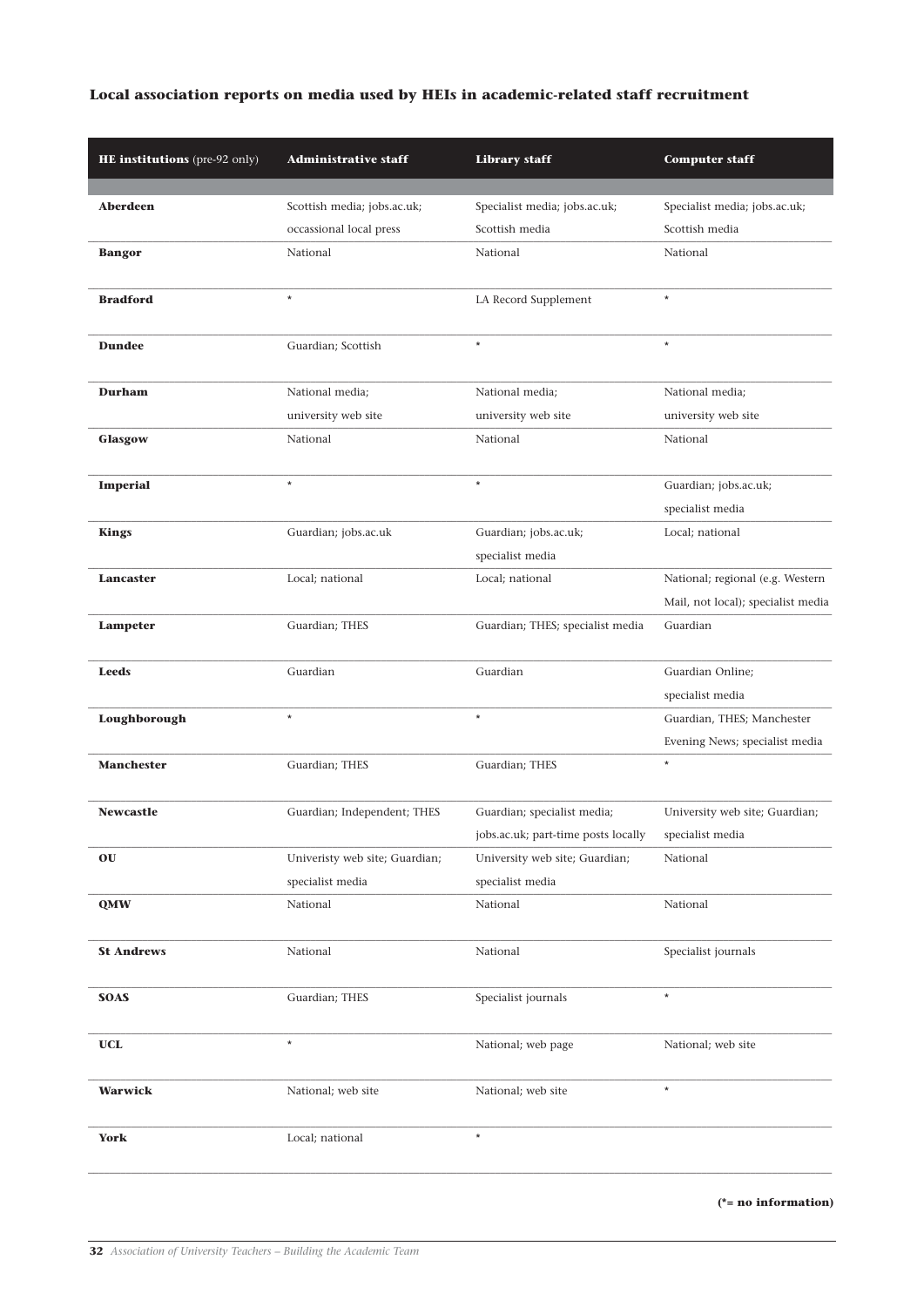#### **(10) Bibliography**

Association of University Teachers (1994), *Promoting Professionalism*, AUT, London.

National Committee of Inquiry into Higher Education (1997), *Higher Education in the Learning Society* (the Dearing Report), HMSO, Norwich.

Sir Michael Bett (1999), *Independent Review of Higher Education Pay and Conditions*, The Stationery Office, London.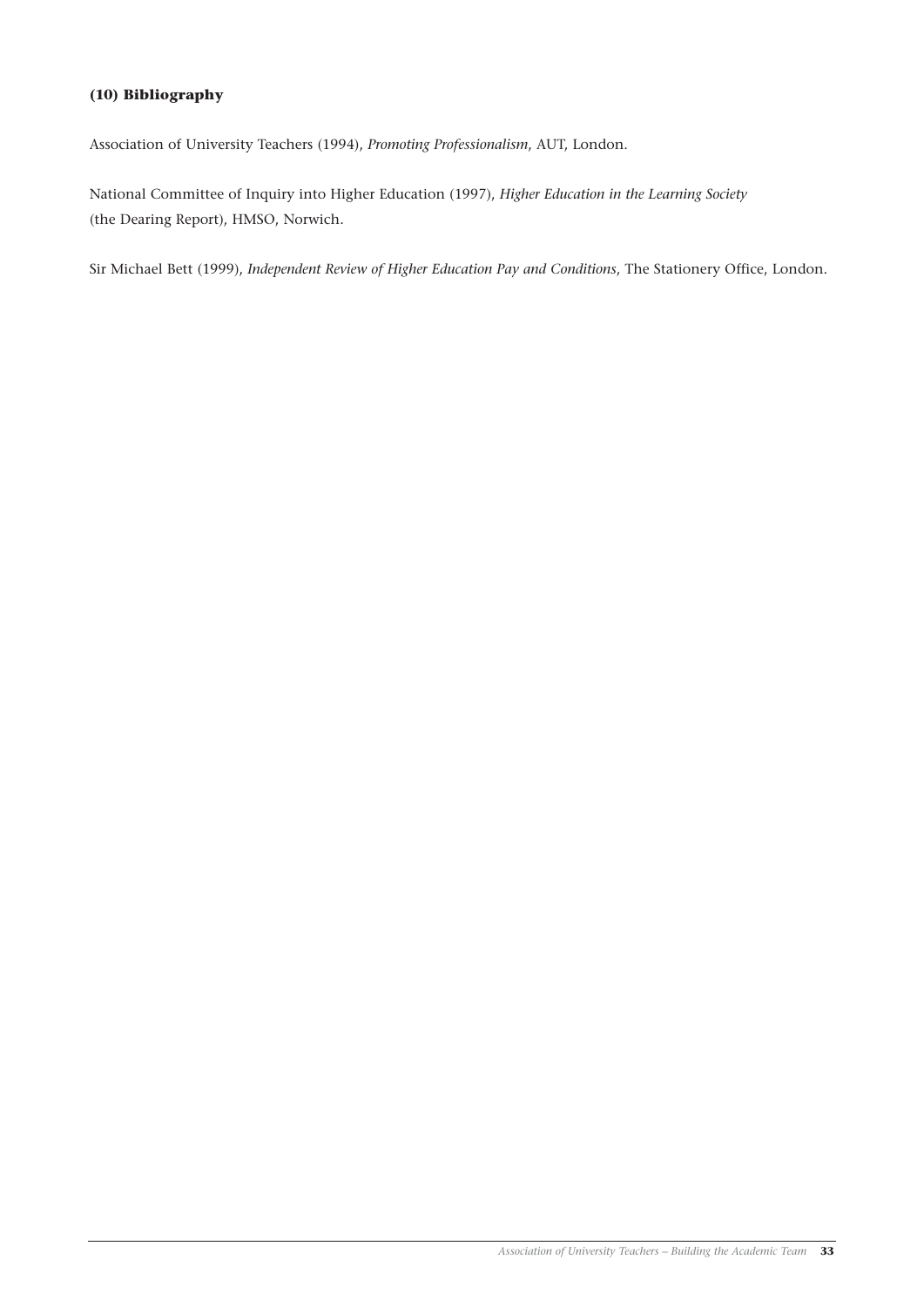#### **(11) Salary scales**

#### **Pre-92**

#### **2000–2001 salary scales for pre-1992 universities – academic and academic-related staff**

| Pt             | 1 April<br>1999 | 1 April<br>2001<br>(3%<br>imposed<br>increase) |                          | Academic<br>staff                                                                                | Pt             | <b>Administrative</b><br>library<br>computer<br>staff |                                                                                      | Pt             |                | Other-related<br>Pt<br><b>Research</b><br>staff                                      |                |          |                                                                                              |                   | <b>Pt</b> |
|----------------|-----------------|------------------------------------------------|--------------------------|--------------------------------------------------------------------------------------------------|----------------|-------------------------------------------------------|--------------------------------------------------------------------------------------|----------------|----------------|--------------------------------------------------------------------------------------|----------------|----------|----------------------------------------------------------------------------------------------|-------------------|-----------|
| $\overline{4}$ | 16,286          | 16,775                                         |                          |                                                                                                  | $\overline{4}$ |                                                       |                                                                                      | $\overline{4}$ |                |                                                                                      | $\overline{4}$ |          |                                                                                              | 4b                |           |
| 5              | 17,238          | 17,755                                         | $\underline{d}$          |                                                                                                  | 5              | Grade 1                                               |                                                                                      | 5              | Grade 1        |                                                                                      | 5              | Grade 1B |                                                                                              | 5                 |           |
| 6              | 18,185          | 18,731                                         |                          |                                                                                                  | 6              |                                                       |                                                                                      | 6              |                |                                                                                      | 6              |          |                                                                                              | 6 <u>а</u>        |           |
| 7              | 18,915          | 19,482                                         |                          |                                                                                                  | $\overline{7}$ |                                                       |                                                                                      | $\overline{7}$ | <b>BAR</b>     |                                                                                      | $\overline{7}$ |          |                                                                                              | $\overline{7}$    |           |
| 8              | 19,869          | 20,465                                         | Lecturer                 |                                                                                                  | 8              |                                                       |                                                                                      | 8              |                |                                                                                      | 8              |          | Grade IA                                                                                     | 8                 |           |
| 9              | 20,811          | 21,435                                         | $\boldsymbol{A}$         |                                                                                                  | 9              |                                                       |                                                                                      | 9              |                |                                                                                      | 9              |          |                                                                                              | 9                 |           |
| 10             | 21,597          | 22,245                                         |                          |                                                                                                  | 10             | Grade 2                                               |                                                                                      | 10             |                | Grade 2                                                                              | 10             |          |                                                                                              | 10                |           |
| 11             | 22,579          | 23,256                                         |                          |                                                                                                  | 11             |                                                       |                                                                                      | 11             |                | 11                                                                                   |                |          | 11                                                                                           |                   |           |
| 12             | 23,521          | 24,227                                         |                          |                                                                                                  | 12             |                                                       |                                                                                      | 12             |                |                                                                                      | 12             |          |                                                                                              |                   | 12        |
| 13             | 24,479          | 25,213                                         |                          |                                                                                                  | 13             |                                                       |                                                                                      | 13             |                |                                                                                      | 13             |          |                                                                                              | 13                |           |
| 14             | 25,452          | 26,216                                         |                          |                                                                                                  | 14             | Disc                                                  |                                                                                      | 14             |                | Disc                                                                                 | 14             |          |                                                                                              | 14                |           |
| 15             | 26,429          | 27,222                                         | Lecturer<br>$\, {\bf B}$ |                                                                                                  | 15             | points                                                |                                                                                      | 15             |                | points                                                                               | 15             |          |                                                                                              | 15                |           |
| 16             | 27,451          | 28,275                                         |                          |                                                                                                  | 16             |                                                       | Grade 3                                                                              | 16             | Grade 3        |                                                                                      | 16             |          |                                                                                              | 16                |           |
| 17             | 28,478          | 29,332                                         |                          |                                                                                                  | 17             |                                                       |                                                                                      | 17             |                |                                                                                      | 17             |          |                                                                                              | 17                |           |
| 18             | 30,065          | 30,967                                         |                          |                                                                                                  | 18             | Grade 4                                               |                                                                                      | 18             |                | Grade 4                                                                              | 18             |          |                                                                                              | 18                |           |
| $20 \leq$      | 31,563          | 32,510                                         |                          |                                                                                                  | $20 \leq$      |                                                       |                                                                                      | $20 \leq$      |                |                                                                                      | 20c            |          |                                                                                              | $20\underline{c}$ |           |
| 21             | 32,571          | 33,548                                         | Disc<br>points           | 21                                                                                               |                |                                                       | 21                                                                                   |                | 21             | Grade II<br>Disc<br>points                                                           | Grade III      | 21       |                                                                                              |                   |           |
| 22             | 33,593          | 34,601                                         |                          | Senior<br>Lecturer                                                                               | 22             |                                                       | Grade 5                                                                              | 22             | Grade 5        |                                                                                      | 22             |          |                                                                                              | 22                |           |
| 23             | 34,634          | 35,673                                         |                          |                                                                                                  | 23             |                                                       |                                                                                      | 23             |                |                                                                                      | 23             |          |                                                                                              | 23                |           |
| 24             | 35,670          | 36,740                                         |                          |                                                                                                  | 24             |                                                       |                                                                                      | 24             |                |                                                                                      | 24             |          |                                                                                              | 24                |           |
| 25             | 36,568          | 37,665                                         |                          |                                                                                                  | 25             |                                                       |                                                                                      | 25             |                |                                                                                      | 25             |          |                                                                                              | 25                |           |
| 26             | 37,495          | 38,620                                         |                          | Disc<br>points                                                                                   | 26             |                                                       | Disc<br>points                                                                       | 26             | Disc<br>points |                                                                                      | 26             |          | Disc<br>points                                                                               | 26                |           |
| 27             | 38,561          | 39,718                                         |                          |                                                                                                  | 27             |                                                       |                                                                                      | 27             |                |                                                                                      | 27             |          |                                                                                              | 27                |           |
| <b>Notes</b>   |                 |                                                |                          | <b>Professorial</b><br>minimum<br>1 April 1999<br>£36,401<br>and from<br>1 April 2000<br>£37,493 |                |                                                       | Grade 6<br>minimum<br>1 April 1999<br>£36,401<br>and from<br>1 April 2000<br>£37,493 |                |                | Grade 6<br>minimum<br>1 April 1999<br>£36,401<br>and from<br>1 April 2000<br>£37,493 |                |          | <b>Grade IV</b><br>minimum<br>1 April 1999<br>£36,401<br>and from<br>1 April 2000<br>£37,493 |                   |           |

#### **Notes**

*a* Age 27 point

*b* Minimum appointment level for staff with PhD

*c* Point 19 was deleted with effect from 1 April 1991

*d* Point 5 on the academic scale abolished with effect from 1 April 2000

Disc points

Discretionary points are awarded to a minority staff

London weighting £2,134 pa